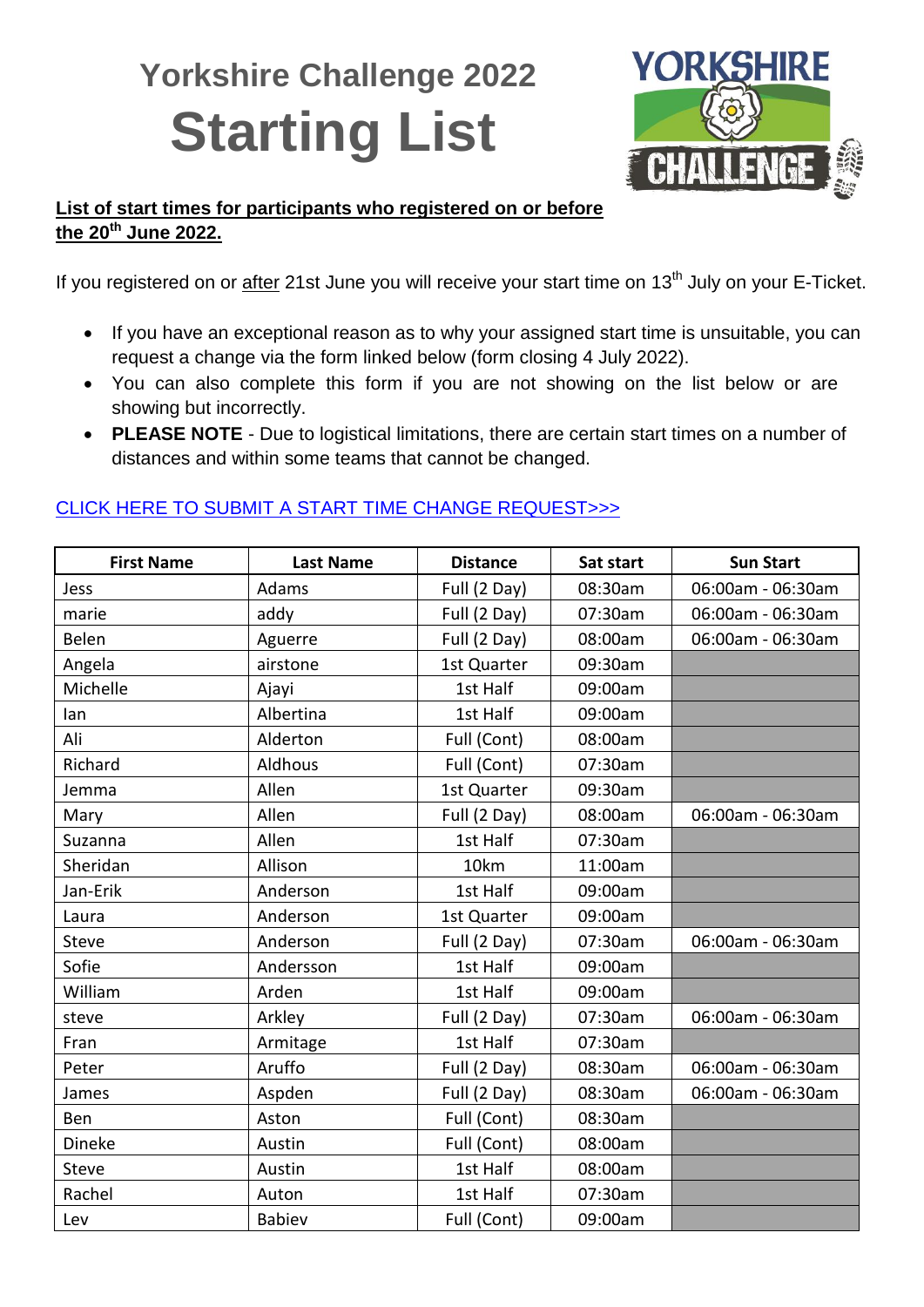|                   |                   |                 |           | CHALLENGE         |
|-------------------|-------------------|-----------------|-----------|-------------------|
| <b>First Name</b> | <b>Last Name</b>  | <b>Distance</b> | Sat start | <b>Sun Start</b>  |
| Emma              | Babington         | 1st Quarter     | 09:30am   |                   |
| Martin            | Bacon             | Full (Cont)     | 08:30am   |                   |
| Vickie            | <b>Baggaley</b>   | Full (Cont)     | 08:30am   |                   |
| <b>Bryoney</b>    | <b>Bailey</b>     | 1st Half        | 09:00am   |                   |
| Katie             | Bailey            | 1st Quarter     | 09:30am   |                   |
| Trevor            | <b>Bairstow</b>   | Full (2 Day)    | 08:30am   | 06:00am - 06:30am |
| Laura             | <b>Baker</b>      | Full (2 Day)    | 08:00am   | 06:00am - 06:30am |
| Maria             | <b>Baker</b>      | 1st Half        | 07:30am   |                   |
| Sarah             | <b>Baker</b>      | Full (Cont)     | 08:00am   |                   |
| Munisha           | <b>Balain</b>     | Full (Cont)     | 08:00am   |                   |
| Andrei            | <b>Balalau</b>    | 1st Half        | 09:00am   |                   |
| Yasmin            | Baldoza           | 1st Half        | 08:00am   |                   |
| Sarah             | <b>Baldwin</b>    | 1st Half        | 09:00am   |                   |
| Chenab            | Baliyan           | Full (Cont)     | 08:00am   |                   |
| Shirley           | Ball              | 1st Half        | 08:30am   |                   |
| Stephen           | Ball              | 1st Half        | 08:30am   |                   |
| Lisa              | <b>Ballantine</b> | 1st Half        | 08:30am   |                   |
| lan               | <b>Banks</b>      | 1st Quarter     | 09:30am   |                   |
| Timothy           | <b>Banks</b>      | Full (Cont)     | 08:30am   |                   |
| John              | <b>Barber</b>     | Full (Cont)     | 09:00am   |                   |
| Karen             | <b>Barber</b>     | Full (Cont)     | 09:00am   |                   |
| Bee               | <b>Barbini</b>    | 2nd Half        |           | 06:00am - 06:30am |
| Laura             | Barbour           | 1st Half        | 09:00am   |                   |
| Nikki             | <b>Barnes</b>     | 1st Half        | 09:00am   |                   |
| Caroline          | <b>Barnet</b>     | Full (Cont)     | 09:00am   |                   |
| andrew            | barnett           | Full (2 Day)    | 07:30am   | 06:00am - 06:30am |
| Finlay            | <b>Barnett</b>    | Full (2 Day)    | 07:30am   | 06:00am - 06:30am |
| Parminder Singh   | Barpagga          | Full (Cont)     | 08:30am   |                   |
| Paul              | Barr              | 1st Quarter     | 09:30am   |                   |
| <b>Tracy</b>      | <b>Bartlett</b>   | Full (Cont)     | 08:00am   |                   |
| Lisa              | <b>Barton</b>     | 1st Half        | 07:30am   |                   |
| Janet             | <b>Bastiman</b>   | Full (2 Day)    | 08:30am   | 06:00am - 06:30am |
| Sonia             | <b>Batchelor</b>  | 1st Quarter     | 09:30am   |                   |
| Andrew            | <b>Baxter</b>     | 1st Half        | 07:30am   |                   |
| Jon               | Bean              | Full (2 Day)    | 07:30am   | 06:00am - 06:30am |
| Peta              | Bean              | Full (2 Day)    | 07:30am   | 06:00am - 06:30am |
| Alison            | Beaumont          | 1st Half        | 08:30am   |                   |
| Debbie            | Beckford-Neep     | 1st Quarter     | 09:30am   |                   |
| Alan              | <b>Beckwith</b>   | 1st Half        | 09:00am   |                   |
| Janet             | <b>Beech</b>      | 1st Half        | 09:00am   |                   |
| Liz               | Beech             | 1st Quarter     | 09:30am   |                   |
| Tony              | Beighton          | Full (2 Day)    | 08:00am   | 06:00am - 06:30am |
| lain              | <b>Bennett</b>    | 1st Half        | 09:00am   |                   |
| Mark              | Bennett           | 1st Quarter     | 09:30am   |                   |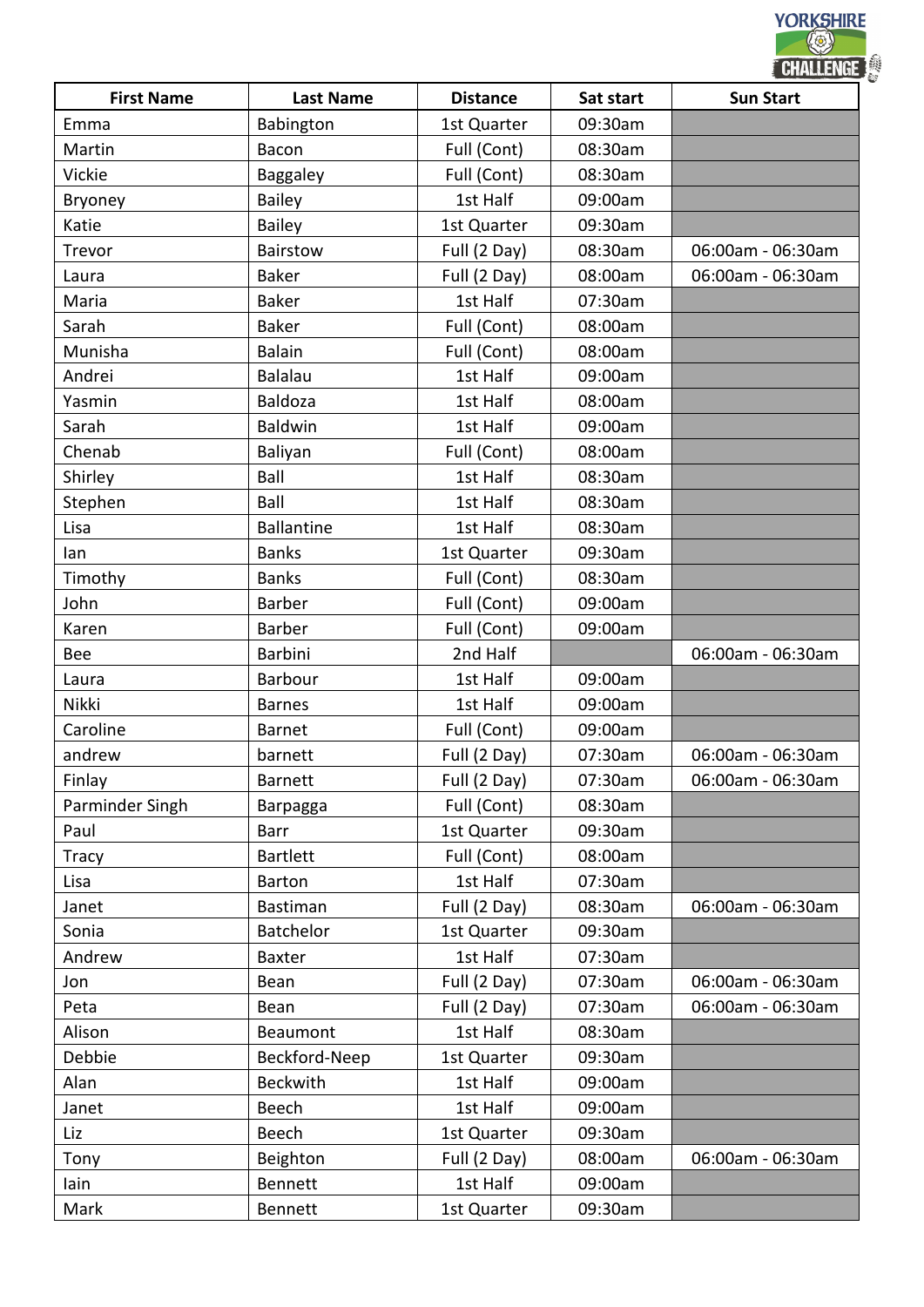|                   |                  |                 | <b>CHALLENGE</b> |                   |  |
|-------------------|------------------|-----------------|------------------|-------------------|--|
| <b>First Name</b> | <b>Last Name</b> | <b>Distance</b> | Sat start        | <b>Sun Start</b>  |  |
| simon             | bennett          | 1st Half        | 09:00am          |                   |  |
| Lauryn            | bentham          | Full (Cont)     | 07:30am          |                   |  |
| Emer              | Berntsen         | 1st Half        | 08:30am          |                   |  |
| Paul              | Berryman         | 1st Half        | 09:00am          |                   |  |
| Richard           | Bettany          | Full (Cont)     | 08:00am          |                   |  |
| Kamal             | <b>Bhamra</b>    | 1st Quarter     | 09:30am          |                   |  |
| Krishan           | Bhardwa          | Full (2 Day)    | 08:00am          | 06:00am - 06:30am |  |
| Jonathan          | <b>Billings</b>  | Full (Cont)     | 07:30am          |                   |  |
| Jen               | <b>Binnie</b>    | Full (Cont)     | 08:00am          |                   |  |
| Carolyn           | <b>Binns</b>     | Full (Cont)     | 07:30am          |                   |  |
| Joshua            | <b>Birch</b>     | Full (2 Day)    | 07:30am          | 06:00am - 06:30am |  |
| Lucy              | <b>Birchall</b>  | Full (Cont)     | 07:30am          |                   |  |
| Michell           | <b>Birchall</b>  | 2nd Half        |                  | 06:00am - 06:30am |  |
| Amanda            | <b>Bird</b>      | 1st Half        | 08:30am          |                   |  |
| Donna             | <b>Black</b>     | Full (Cont)     | 08:00am          |                   |  |
| Gale              | Blackburn        | 1st Quarter     | 09:30am          |                   |  |
| Dawn              | Blackwell        | 1st Quarter     | 09:30am          |                   |  |
| Jocelyn           | Blackwell        | Full (2 Day)    | 08:00am          | 06:00am - 06:30am |  |
| Chloe             | <b>Blair</b>     | Full (Cont)     | 09:00am          |                   |  |
| Lars              | Blumenthal       | Full (2 Day)    | 08:30am          | 06:00am - 06:30am |  |
| Julia             | <b>Bodmer</b>    | 2nd Half        |                  | 06:00am - 06:30am |  |
| Phil              | <b>Bodmer</b>    | 2nd Half        |                  | 06:00am - 06:30am |  |
| Samantha          | Body             | Full (Cont)     | 08:30am          |                   |  |
| Adam              | <b>Bolton</b>    | Full (Cont)     | 07:30am          |                   |  |
| Andrew            | <b>Bond</b>      | 1st Quarter     | 09:30am          |                   |  |
| Joanne            | Bond             | 1st Quarter     | 09:30am          |                   |  |
| Julie             | Boothroyd        | Full (2 Day)    | 08:30am          | 06:00am - 06:30am |  |
| Anna              | Boratyn          | 1st Half        | 09:00am          |                   |  |
| trevor            | bottomley        | Full (2 Day)    | 08:30am          | 06:00am - 06:30am |  |
| Jonathan          | Bourne           | 1st Half        | 08:30am          |                   |  |
| Carrie            | <b>Bowers</b>    | Full (Cont)     | 08:00am          |                   |  |
| Lizzy             | Bradbury         | Full (Cont)     | 07:30am          |                   |  |
| Scott             | <b>Bradley</b>   | 1st Half        | 08:30am          |                   |  |
| Peter             | Brazendale       | 1st Half        | 07:30am          |                   |  |
| David             | <b>Brewer</b>    | 1st Quarter     | 09:30am          |                   |  |
| Christopher       | <b>Bridge</b>    | 1st Half        | 08:30am          |                   |  |
| Benjamin          | <b>Briffaud</b>  | Full (Cont)     | 09:00am          |                   |  |
| Anne              | <b>Briggs</b>    | 10km            | 11:00am          |                   |  |
| David             | <b>Bright</b>    | Full (Cont)     | 07:30am          |                   |  |
| Jo                | <b>Brook</b>     | Full (2 Day)    | 08:00am          | 06:00am - 06:30am |  |
| Ashley            | <b>Browes</b>    | Full (Cont)     | 07:30am          |                   |  |
| Alexandra         | <b>Brown</b>     | 1st Half        | 08:00am          |                   |  |
| David             | <b>Brown</b>     | 1st Quarter     | 09:30am          |                   |  |
| Emma              | Brown            | Full (Cont)     | 08:00am          |                   |  |
|                   |                  |                 |                  |                   |  |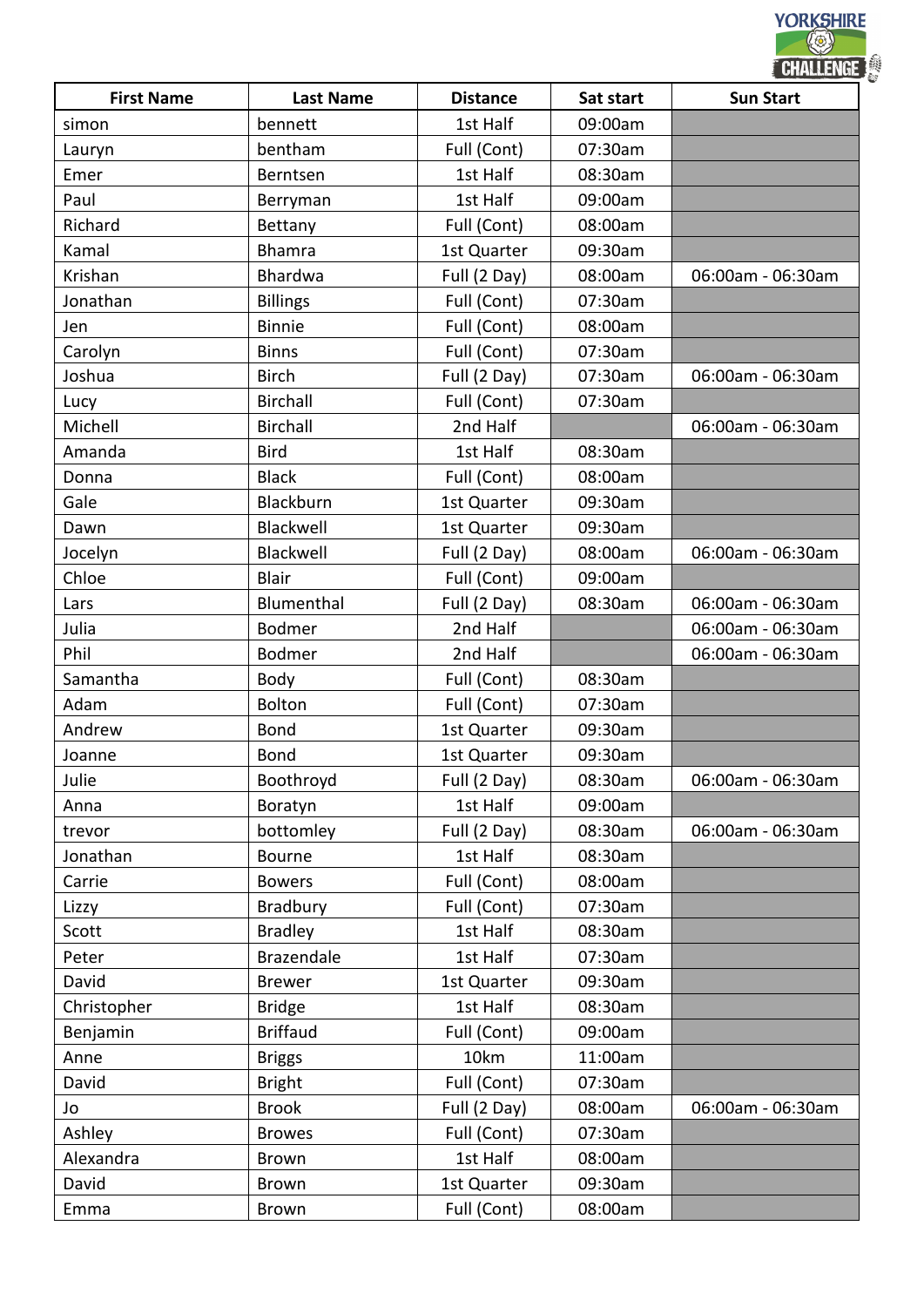|                   |                  |                 |           | <b>CHALLENGE</b>  |
|-------------------|------------------|-----------------|-----------|-------------------|
| <b>First Name</b> | <b>Last Name</b> | <b>Distance</b> | Sat start | <b>Sun Start</b>  |
| Jacqui            | Brownridge       | Full (Cont)     | 09:00am   |                   |
| Rob               | Bryan            | 2nd Half        |           | 06:00am - 06:30am |
| Louise            | <b>Bryant</b>    | Full (2 Day)    | 08:00am   | 06:00am - 06:30am |
| Helen             | <b>Bryce</b>     | 1st Half        | 09:00am   |                   |
| James             | <b>Bulkeley</b>  | Full (Cont)     | 08:00am   |                   |
| David             | Bull             | Full (Cont)     | 08:00am   |                   |
| Cara              | <b>Burgess</b>   | 1st Quarter     | 09:30am   |                   |
| Rollo             | <b>Burgess</b>   | 1st Quarter     | 09:30am   |                   |
| Garry             | <b>Burnett</b>   | 1st Quarter     | 09:30am   |                   |
| Shamus            | Burtenshaw       | 1st Half        | 08:30am   |                   |
| Katy              | <b>Burton</b>    | 1st Quarter     | 09:30am   |                   |
| Naida             | <b>Burton</b>    | Full (2 Day)    | 08:00am   | 06:00am - 06:30am |
| Jennie            | <b>Burtsell</b>  | Full (2 Day)    | 07:30am   | 06:00am - 06:30am |
| Lisa              | <b>Bush</b>      | Full (Cont)     | 08:30am   |                   |
| Emma              | <b>Bussey</b>    | Full (2 Day)    | 08:30am   | 06:00am - 06:30am |
| Heather           | <b>Buston</b>    | 1st Quarter     | 09:30am   |                   |
| <b>TOBIAS</b>     | <b>BUTLER</b>    | 1st Half        | 09:00am   |                   |
| Kelly             | <b>Buttle</b>    | 1st Half        | 09:00am   |                   |
| Connor            | <b>Buxton</b>    | Full (2 Day)    | 07:30am   | 06:00am - 06:30am |
| Laura             | Bywater          | 1st Quarter     | 09:30am   |                   |
| Tania             | Cabrera          | Full (Cont)     | 07:30am   |                   |
| Alistair          | Cairnie          | Full (2 Day)    | 08:30am   | 06:00am - 06:30am |
| Sean              | Cairns           | Full (Cont)     | 07:30am   |                   |
| Jane              | Caldwell         | 1st Quarter     | 09:30am   |                   |
| Steven            | Caldwell         | 1st Quarter     | 09:30am   |                   |
| Sue               | Caldwell         | 1st Quarter     | 09:30am   |                   |
| Gregor            | Campbell         | Full (Cont)     | 07:30am   |                   |
| Ali               | Cannon           | 1st Half        | 08:30am   |                   |
|                   | Cano Zuniga      |                 |           |                   |
| Paloma            | Turnock          | Full (2 Day)    | 08:30am   | 06:00am - 06:30am |
| Barry             | Cardus           | 1st Quarter     | 09:30am   |                   |
| Ella              | Carpenter        | 1st Quarter     | 09:00am   |                   |
| Rebecca           | Carpenter        | Full (Cont)     | 07:30am   |                   |
| Claire            | Carr             | 1st Quarter     | 09:30am   |                   |
| Nicola            | Carr             | 1st Half        | 09:00am   |                   |
| Friderika         | Carroll          | Full (2 Day)    | 07:30am   | 06:00am - 06:30am |
| Patrick           | Carroll          | Full (2 Day)    | 07:30am   | 06:00am - 06:30am |
| Matt              | Carter           | Full (Cont)     | 07:30am   |                   |
| Nina              | Caruana          | Full (2 Day)    | 07:30am   | 06:00am - 06:30am |
| Sharon            | Case             | Full (2 Day)    | 08:00am   | 06:00am - 06:30am |
| Laura             | Castillo         | Full (2 Day)    | 08:00am   | 06:00am - 06:30am |
| Jo                | Cavalot          | Full (Cont)     | 07:30am   |                   |
| Andrew            | Cave             | Full (Cont)     | 07:30am   |                   |
| Sophie            | Cawley           | Full (Cont)     | 08:00am   |                   |
|                   |                  |                 |           |                   |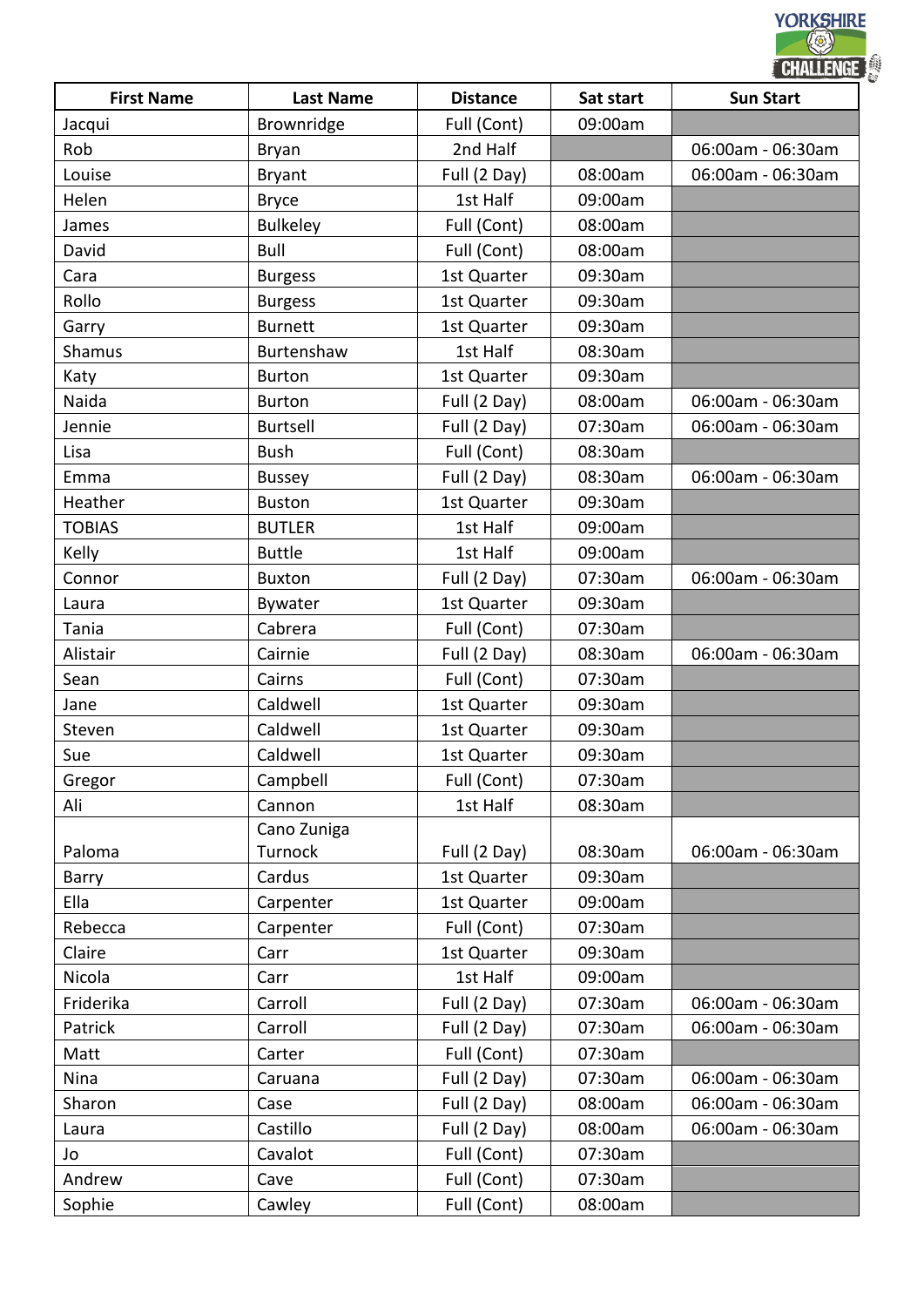|                   |                  |                 | <b>CHALLENGE</b> |                   |  |
|-------------------|------------------|-----------------|------------------|-------------------|--|
| <b>First Name</b> | <b>Last Name</b> | <b>Distance</b> | Sat start        | <b>Sun Start</b>  |  |
| Jane              | Chadwick         | Full (Cont)     | 08:00am          |                   |  |
| Jessica           | Chalmers         | 1st Half        | 09:00am          |                   |  |
| leanne            | chambers         | 1st Quarter     | 09:30am          |                   |  |
| Will              | Chapman          | 1st Half        | 08:30am          |                   |  |
| Rosemary          | Charles          | 1st Half        | 09:00am          |                   |  |
| Colin             | Charlton         | 1st Half        | 07:30am          |                   |  |
| Philip            | Chaston          | Full (Cont)     | 09:00am          |                   |  |
| peter             | cheek            | 1st Half        | 07:30am          |                   |  |
| Richard           | Chester          | Full (2 Day)    | 08:00am          | 06:00am - 06:30am |  |
| <b>SHARON</b>     | <b>CHIRNSIDE</b> | 1st Half        | 09:00am          |                   |  |
| Arabella          | Chitnavis        | 1st Half        | 07:30am          |                   |  |
| Shuly             | Choudhury        | 1st Half        | 08:00am          |                   |  |
| Luke              | Churchus         | 1st Half        | 07:30am          |                   |  |
| mark              | churchus         | 1st Half        | 09:00am          |                   |  |
| paul              | churchus         | Full (Cont)     | 09:00am          |                   |  |
| Christine         | Clark            | 1st Half        | 09:00am          |                   |  |
| Emma              | Clark            | 1st Half        | 07:30am          |                   |  |
| Emma              | Clark            | Full (Cont)     | 08:00am          |                   |  |
| Jessica           | Clark            | 1st Half        | 09:00am          |                   |  |
| Julian            | Clark            | 1st Half        | 09:00am          |                   |  |
| Laurence          | Clark            | 1st Half        | 09:00am          |                   |  |
| Gina              | Clarke           | 1st Half        | 09:00am          |                   |  |
| Pete              | Clarke           | 1st Half        | 09:00am          |                   |  |
| Terry             | Clarke           | Full (2 Day)    | 08:30am          | 06:00am - 06:30am |  |
| Jack              | Clifford         | 1st Half        | 07:30am          |                   |  |
| Steven            | Clipstone        | Full (Cont)     | 08:30am          |                   |  |
| Abigail           | Coates           | 1st Half        | 09:00am          |                   |  |
| Christopher       | Colman           | 1st Half        | 09:00am          |                   |  |
| Jamie             | Connolly         | 1st Quarter     | 09:30am          |                   |  |
| Sarah             | Connolly         | 1st Quarter     | 09:30am          |                   |  |
| Caroline          | Connor           | Full (2 Day)    | 07:30am          | 06:00am - 06:30am |  |
| Benjamin          | Cook             | Full (Cont)     | 07:30am          |                   |  |
| David             | Cooke            | 1st Half        | 09:00am          |                   |  |
| Gregory           | Cooke            | 1st Half        | 07:30am          |                   |  |
| Joanna            | Coombes          | Full (Cont)     | 07:30am          |                   |  |
| Phoebe            | Cooper           | 2nd Half        |                  | 06:00am - 06:30am |  |
| Bethany           | Corbett          | 1st Half        | 09:00am          |                   |  |
| Annette           | Cornish          | Full (Cont)     | 09:00am          |                   |  |
| <b>Becky</b>      | Corran           | 1st Half        | 09:00am          |                   |  |
| Tamsin            | Coughtrey-Smith  | Full (Cont)     | 08:00am          |                   |  |
| Thomas            | Coull            | Full (Cont)     | 08:30am          |                   |  |
|                   | Cow              | 1st Half        | 09:00am          |                   |  |
| Rosemary          |                  |                 |                  |                   |  |
| Katie             | Coward           | 2nd Half        |                  | 06:00am - 06:30am |  |
| Chicken           | Cox              | Full (Cont)     | 08:30am          |                   |  |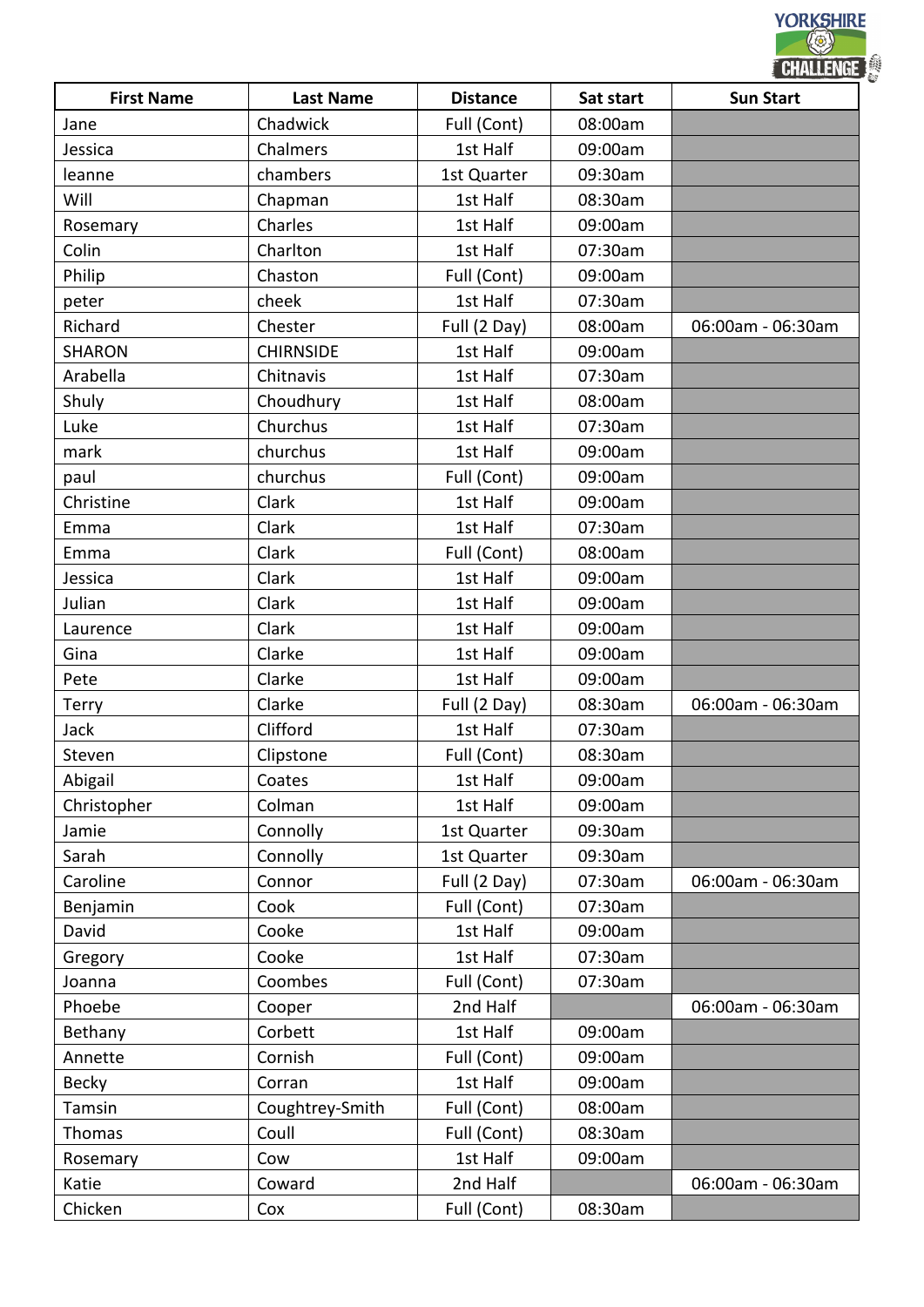|                   |                  |                 | <b>CHALLENGE</b> |                   |  |
|-------------------|------------------|-----------------|------------------|-------------------|--|
| <b>First Name</b> | <b>Last Name</b> | <b>Distance</b> | Sat start        | <b>Sun Start</b>  |  |
| Ellie             | Cox              | 1st Quarter     | 09:00am          |                   |  |
| Stella            | Cox              | Full (Cont)     | 08:30am          |                   |  |
| Isla              | Craig            | Full (2 Day)    | 07:30am          | 06:00am - 06:30am |  |
| Amie              | Cram             | Full (Cont)     | 07:30am          |                   |  |
| <b>Nick</b>       | Cramp            | Full (2 Day)    | 07:30am          | 06:00am - 06:30am |  |
| <b>Tracy</b>      | Crampton         | 1st Half        | 09:00am          |                   |  |
| Elaine            | Crawford         | Full (Cont)     | 08:30am          |                   |  |
| Stuart            | Crawford         | Full (Cont)     | 08:00am          |                   |  |
| Andreas           | Crede            | Full (Cont)     | 07:30am          |                   |  |
| Paul              | Creed            | 1st Half        | 08:30am          |                   |  |
| Mary              | Crofton          | 1st Half        | 09:00am          |                   |  |
| Elaine            | Crofts           | 1st Quarter     | 09:30am          |                   |  |
| Hannah            | Crofts           | 1st Quarter     | 09:30am          |                   |  |
| Duncan            | Crook            | Full (Cont)     | 08:30am          |                   |  |
| Emily             | Crowcroft        | Full (Cont)     | 07:30am          |                   |  |
| Gina              | Crowcroft        | Full (Cont)     | 07:30am          |                   |  |
| Colleen           | Crowder          | Full (Cont)     | 08:00am          |                   |  |
| Tim               | Crowley          | 1st Quarter     | 08:30am          |                   |  |
| Craig             | Culbert          | Full (Cont)     | 07:30am          |                   |  |
| Jeff              | Culkin           | Full (2 Day)    | 07:30am          | 06:00am - 06:30am |  |
| Sapna             | Culkin           | 1st Half        | 07:30am          |                   |  |
| kris              | culliney         | Full (2 Day)    | 07:30am          | 06:00am - 06:30am |  |
| Billy             | Culshaw          | 1st Half        | 09:00am          |                   |  |
| Jessica           | Cummings         | 1st Half        | 08:30am          |                   |  |
| <b>Nic</b>        | Cummings         | 1st Half        | 08:30am          |                   |  |
| Yvonne            | Cunningham       | 1st Quarter     | 09:30am          |                   |  |
| Sarah Ann         | Curran           | 1st Half        | 09:00am          |                   |  |
| Claudia           | Currie           | 1st Quarter     | 09:30am          |                   |  |
| Sarah             | Currie           | 1st Quarter     | 09:30am          |                   |  |
| <b>SANDRA</b>     | <b>CURTO</b>     | 1st Quarter     | 09:30am          |                   |  |
| Charlie           | Curwood          | Full (Cont)     | 08:00am          |                   |  |
| Colette           | Cutliffe         | 1st Quarter     | 09:30am          |                   |  |
| Daniel            | Cuttell          | Full (Cont)     | 08:30am          |                   |  |
| Ben               | Cutting          | 1st Half        | 09:00am          |                   |  |
| <b>Steve</b>      | Daley            | 1st Quarter     | 09:30am          |                   |  |
| Josh              | Dalton           | Full (Cont)     | 07:30am          |                   |  |
| Amy               | Daniels          | 1st Half        | 07:30am          |                   |  |
| Victoria          | Daniels          | 1st Half        | 08:00am          |                   |  |
| Michael           | Darley           | 1st Half        | 09:00am          |                   |  |
| Dawn              | Davey            | Full (Cont)     | 09:00am          |                   |  |
| Emma              | Davidson         | 1st Half        | 09:00am          |                   |  |
| Jane              | Davies           | Full (2 Day)    | 08:00am          | 06:00am - 06:30am |  |
| Alison            | Davis            | 1st Half        | 09:00am          |                   |  |
| Colin             | Davis            | 10km            | 11:00am          |                   |  |
|                   |                  |                 |                  |                   |  |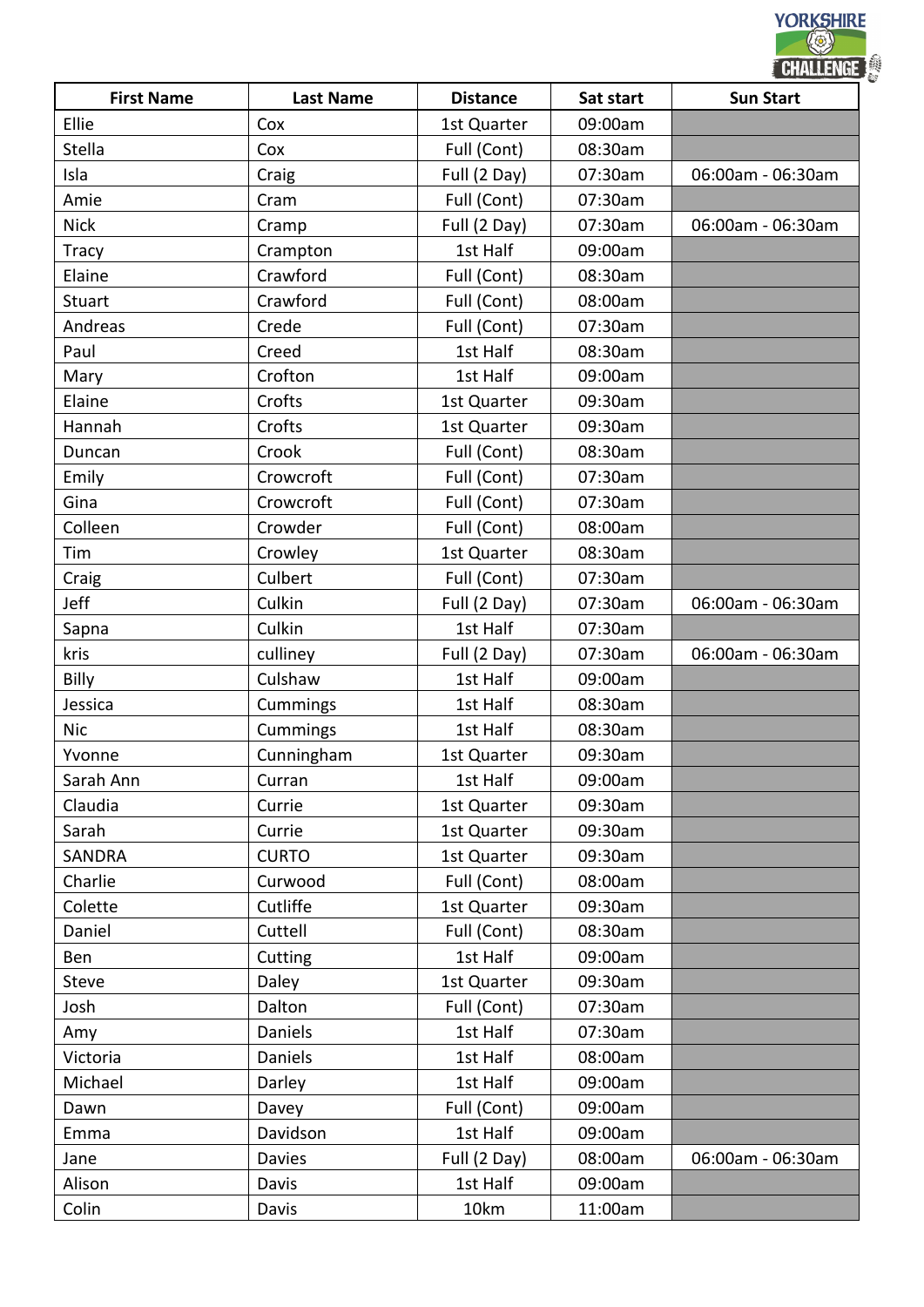|                   |                  |                 | <b>CHALLENGE</b> |                   |  |
|-------------------|------------------|-----------------|------------------|-------------------|--|
| <b>First Name</b> | <b>Last Name</b> | <b>Distance</b> | Sat start        | <b>Sun Start</b>  |  |
| John              | Davis            | 1st Half        | 08:30am          |                   |  |
| Melanie           | Davis            | Full (2 Day)    | 08:00am          | 06:00am - 06:30am |  |
| Rebecca           | Davis            | 10km            | 11:00am          |                   |  |
| <b>Stuart</b>     | Dawson           | 1st Quarter     | 09:30am          |                   |  |
| Diane             | Day              | 2nd Half        |                  | 06:00am - 06:30am |  |
| Alexandre         | De Jesus         | Full (2 Day)    | 07:30am          | 06:00am - 06:30am |  |
| Jo                | De-Vries         | Full (2 Day)    | 07:30am          | 06:00am - 06:30am |  |
| Lucy              | Dean             | 1st Half        | 09:00am          |                   |  |
| Jocelyn           | Dear             | Full (2 Day)    | 08:00am          | 06:00am - 06:30am |  |
| jill              | debene           | 1st Half        | 08:30am          |                   |  |
| Mark              | Dempsey          | Full (Cont)     | 08:30am          |                   |  |
| Jackie            | Denny            | 1st Quarter     | 09:30am          |                   |  |
| Phillip           | Derbyshire       | 1st Quarter     | 09:30am          |                   |  |
| Scott             | Devonshire       | Full (Cont)     | 08:00am          |                   |  |
| Scott             | Devonshire       | Full (Cont)     | 08:00am          |                   |  |
| Chloe             | <b>DICKENSON</b> | Full (Cont)     | 08:30am          |                   |  |
| Alexandra Jane    | <b>Dickie</b>    | 1st Quarter     | 09:30am          |                   |  |
| Kim               | Dickson          | 1st Half        | 09:00am          |                   |  |
| Avila             | Dinsdale         | 1st Half        | 08:30am          |                   |  |
| Kevin             | Dixon            | 1st Quarter     | 09:30am          |                   |  |
| Danielle          | Doherty          | 1st Quarter     | 09:30am          |                   |  |
| Tracey            | Donkin           | 1st Half        | 09:00am          |                   |  |
| Sally-Anne        | Donnelly         | Full (Cont)     | 08:30am          |                   |  |
| Mark              | Dopson           | 10km            | 11:00am          |                   |  |
| Marie             | Douglass         | 1st Quarter     | 09:30am          |                   |  |
| April             | Dowd             | 1st Quarter     | 09:30am          |                   |  |
| Anne              | Dowman           | 1st Half        | 09:00am          |                   |  |
| Anna              | Dowse            | Full (Cont)     | 07:30am          |                   |  |
| Murray            | Draine           | 1st Half        | 08:30am          |                   |  |
| matthew           | dredge           | Full (Cont)     | 08:00am          |                   |  |
| Richard           | Drew             | 1st Quarter     | 09:30am          |                   |  |
| Emma              | Driver           | 1st Half        | 09:00am          |                   |  |
| Chris             | Duffy            | 1st Half        | 09:00am          |                   |  |
| Kirsty            | Duffy            | 1st Half        | 09:00am          |                   |  |
| Juliet            | Dugdill          | Full (2 Day)    | 08:00am          | 06:00am - 06:30am |  |
| Jonathan          | Duncan           | 1st Half        | 08:00am          |                   |  |
| Mark              | Duncan           | 1st Half        | 08:30am          |                   |  |
| Thomas            | Dunne            | Full (Cont)     | 09:00am          |                   |  |
| Deborah           | Durham           | Full (2 Day)    | 08:00am          | 06:00am - 06:30am |  |
| Rachel            | Earnshaw         | Full (2 Day)    | 08:30am          | 06:00am - 06:30am |  |
| Charlotte         | Eastham          | 1st Half        | 07:30am          |                   |  |
| Alison            | Edeson           | 1st Quarter     | 09:30am          |                   |  |
| Isabel            | Ehlers           | Full (Cont)     | 07:30am          |                   |  |
| Gemma             | Elliott          | 1st Quarter     | 09:30am          |                   |  |
|                   |                  |                 |                  |                   |  |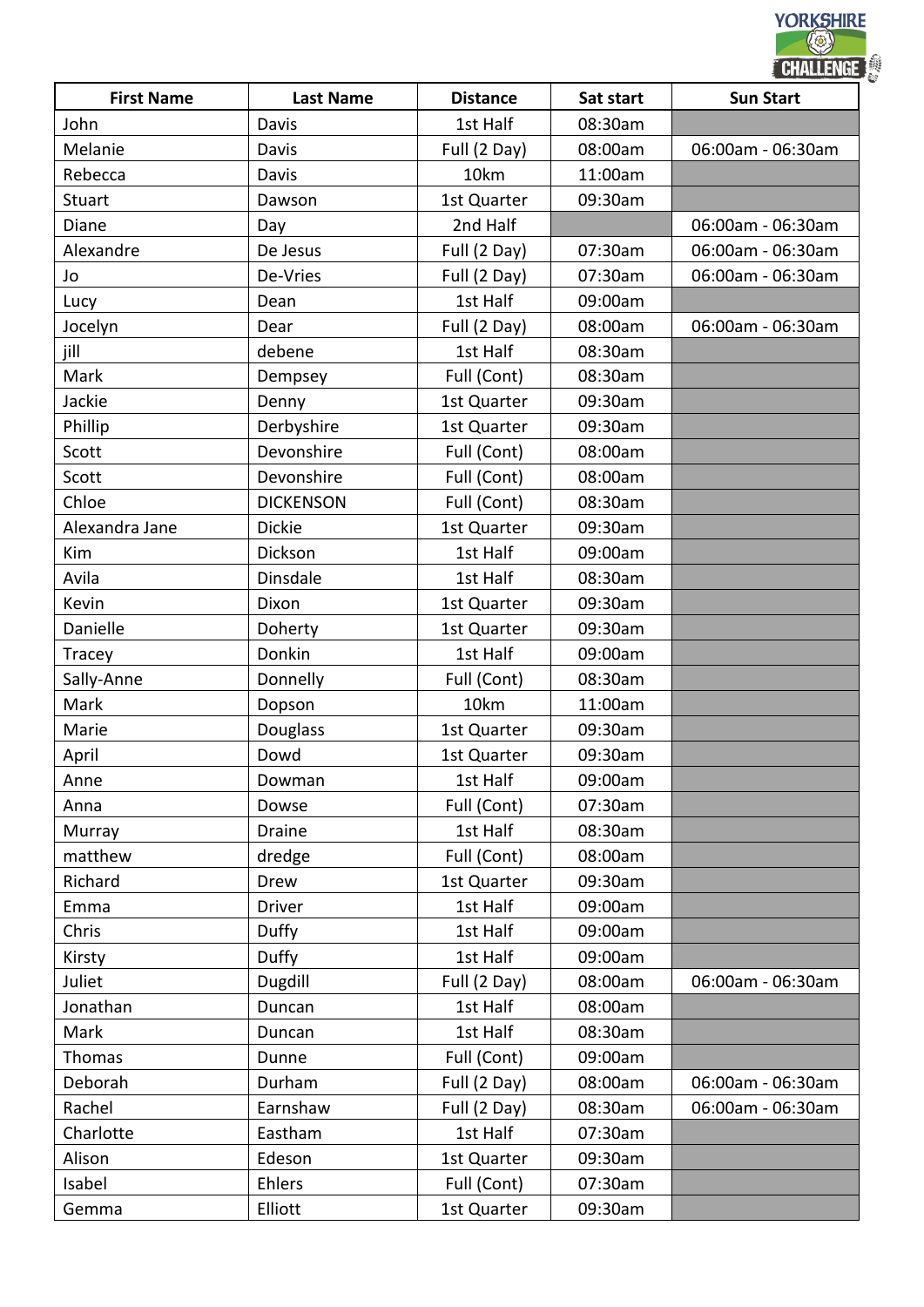|                   |                  |                 |           | <b>CHALLENGE</b>  |
|-------------------|------------------|-----------------|-----------|-------------------|
| <b>First Name</b> | <b>Last Name</b> | <b>Distance</b> | Sat start | <b>Sun Start</b>  |
| Grace             | Elliott          | Full (Cont)     | 07:30am   |                   |
| Suzannah          | Elliott          | Full (2 Day)    | 08:00am   | 06:00am - 06:30am |
| Luke              | <b>Ellis</b>     | 2nd Half        |           | 06:00am - 06:30am |
| Nicola            | <b>Ellis</b>     | 1st Half        | 09:00am   |                   |
| Karen             | Emmerson         | Full (2 Day)    | 08:30am   | 06:00am - 06:30am |
| Charis            | Emmett           | Full (Cont)     | 08:30am   |                   |
| Jim               | English          | Full (Cont)     | 08:30am   |                   |
| Kirsty            | Epton            | Full (2 Day)    | 08:30am   | 06:00am - 06:30am |
| Alyson            | Evans            | Full (Cont)     | 07:30am   |                   |
| Lucy              | Evans            | Full (Cont)     | 07:30am   |                   |
| Tanya             | Evans            | Full (Cont)     | 08:00am   |                   |
| Graham            | Eyre             | Full (Cont)     | 08:00am   |                   |
| Vanda             | Fairchild        | 1st Half        | 07:30am   |                   |
| Deborah           | Fairlie          | Full (Cont)     | 08:00am   |                   |
| George            | Farthing         | Full (2 Day)    | 08:30am   | 06:00am - 06:30am |
| matthew           | faulkner         | 1st Half        | 09:00am   |                   |
| Graham            | Fawcett          | 1st Half        | 09:00am   |                   |
| Kieron            | Fawcett          | Full (Cont)     | 08:30am   |                   |
| Adam              | Featherstone     | Full (Cont)     | 09:00am   |                   |
| William           | Featherstone     | Full (Cont)     | 09:00am   |                   |
| Neil              | Fedden           | Full (Cont)     | 08:00am   |                   |
| Alastair          | Fellows          | 1st Half        | 08:00am   |                   |
| Gavin             | Fenwick          | Full (Cont)     | 07:30am   |                   |
| Amanda            | Ferebee          | Full (2 Day)    | 08:00am   | 06:00am - 06:30am |
| Tamara            | Ferguson         | Full (Cont)     | 08:30am   |                   |
| Lucy              | Fergusson        | 1st Half        | 09:00am   |                   |
| Joshua            | Fielding         | 1st Half        | 07:30am   |                   |
| Danny             | Fildes           | 1st Quarter     | 09:30am   |                   |
| Fiona             | Finlayson        | 1st Quarter     | 09:30am   |                   |
| Andrew            | Fisher           | 1st Quarter     | 09:30am   |                   |
| Gemma             | Fisher           | Full (Cont)     | 09:00am   |                   |
| Mark              | Fisher           | 1st Quarter     | 09:30am   |                   |
| Rachel            | Fisher           | 1st Quarter     | 09:30am   |                   |
| Claire            | Fisher-Silk      | 1st Quarter     | 09:30am   |                   |
| Amber             | Fletcher         | 2nd Half        |           | 06:00am - 06:30am |
| Donna             | Fletcher         | 2nd Half        |           | 06:00am - 06:30am |
| Eleanor           | Flinton          | 1st Half        | 09:00am   |                   |
| William           | Flinton          | 1st Half        | 09:00am   |                   |
| Graham            | Flood            | 1st Half        | 08:00am   |                   |
| Josh              | Flood            | 1st Half        | 08:00am   |                   |
| Peter             | Florence         | 1st Quarter     | 09:30am   |                   |
| Adrian            | Fogg             | 1st Half        | 09:00am   |                   |
| George            | Forder           | Full (Cont)     | 08:30am   |                   |
| Oliver            | Forder           | Full (Cont)     | 08:30am   |                   |
|                   |                  |                 |           |                   |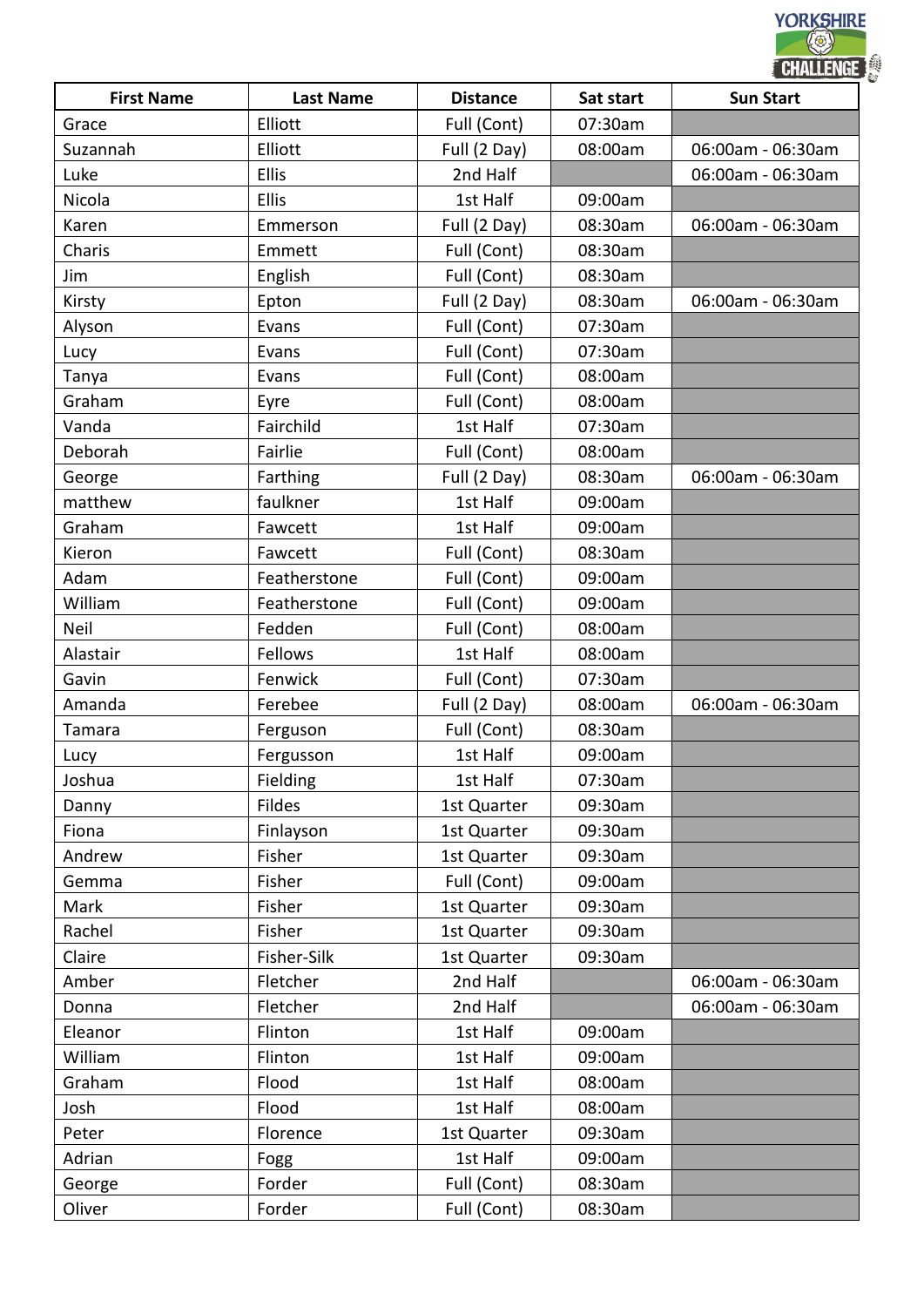|                   |                       |                 | CHALLENGE |                   |  |
|-------------------|-----------------------|-----------------|-----------|-------------------|--|
| <b>First Name</b> | <b>Last Name</b>      | <b>Distance</b> | Sat start | <b>Sun Start</b>  |  |
| Steven            | Fort                  | Full (2 Day)    | 08:30am   | 06:00am - 06:30am |  |
| Michael           | Fowler                | 1st Quarter     | 09:30am   |                   |  |
| Shirley           | Fowler                | 1st Half        | 07:30am   |                   |  |
| Gemma             | Franke                | 1st Half        | 08:00am   |                   |  |
| Emma              | Franks                | Full (2 Day)    | 08:00am   | 06:00am - 06:30am |  |
| Anton             | Frazer                | Full (Cont)     | 08:00am   |                   |  |
| John              | Free                  | Full (2 Day)    | 07:30am   | 06:00am - 06:30am |  |
| Matt              | Freeman               | Full (Cont)     | 07:30am   |                   |  |
| patricia          | freeman               | Full (2 Day)    | 09:00am   | 06:00am - 06:30am |  |
| Ruth-Elena        | Freemantle            | 1st Quarter     | 09:30am   |                   |  |
| Carlos            | <b>Fulleda Flores</b> | Full (2 Day)    | 07:30am   | 06:00am - 06:30am |  |
| Maria-Delia       | Gaita                 | 1st Half        | 09:00am   |                   |  |
| Sara              | Gamble                | Full (Cont)     | 08:30am   |                   |  |
| Judith            | Gammon                | Full (Cont)     | 08:00am   |                   |  |
| Eddie             | Gardham               | 1st Quarter     | 09:30am   |                   |  |
| Julie             | Garner                | 1st Quarter     | 09:30am   |                   |  |
| Tina              | Gatt                  | Full (2 Day)    | 08:00am   | 06:00am - 06:30am |  |
| Bob               | Geddes                | Full (2 Day)    | 08:30am   | 06:00am - 06:30am |  |
| Sarah             | Gent                  | 1st Half        | 07:30am   |                   |  |
| Colette           | George                | 1st Quarter     | 09:30am   |                   |  |
| david             | Gibson                | 1st Half        | 09:00am   |                   |  |
| Thomas            | Giles                 | 1st Quarter     | 09:30am   |                   |  |
| Jennifer          | Gill                  | Full (2 Day)    | 08:00am   | 06:00am - 06:30am |  |
| Helena            | Gillett               | Full (Cont)     | 07:30am   |                   |  |
| Jack              | Gilmour               | Full (Cont)     | 07:30am   |                   |  |
| <b>MARK</b>       | <b>GISBOURNE</b>      | Full (Cont)     | 08:30am   |                   |  |
| lan               | Glasper               | 1st Quarter     | 08:30am   |                   |  |
| Justyna           | Glazar                | 1st Half        | 09:00am   |                   |  |
| Kerrie            | Glover                | Full (Cont)     | 08:00am   |                   |  |
| Adam              | Golberg               | Full (Cont)     | 08:30am   |                   |  |
| Kieron            | Goldsborough          | Full (2 Day)    | 07:30am   | 06:00am - 06:30am |  |
| Helen             | Gordon                | 1st Quarter     | 09:30am   |                   |  |
| Thomas            | Gore                  | Full (2 Day)    | 07:30am   | 06:00am - 06:30am |  |
| Emilie            | Gorse                 | Full (2 Day)    | 08:00am   | 06:00am - 06:30am |  |
| Michael           | Gosney                | Full (2 Day)    | 08:00am   | 06:00am - 06:30am |  |
| Margaret          | Gough                 | 2nd Half        |           | 06:00am - 06:30am |  |
| Joshua            | Grabovski             | Full (2 Day)    | 08:00am   | 06:00am - 06:30am |  |
| Lauren            | Graham                | 1st Half        | 09:00am   |                   |  |
| Alastair          | Grant                 | Full (Cont)     | 08:30am   |                   |  |
| Evan              | Grant                 | Full (Cont)     | 08:30am   |                   |  |
| Fred              | Gray                  | Full (2 Day)    | 07:30am   | 06:00am - 06:30am |  |
| Michael           | Grayson               | Full (Cont)     | 07:30am   |                   |  |
| Lucy              | Greaves               | 1st Half        | 09:00am   |                   |  |
| Amy               | Green                 | 1st Half        | 09:00am   |                   |  |
|                   |                       |                 |           |                   |  |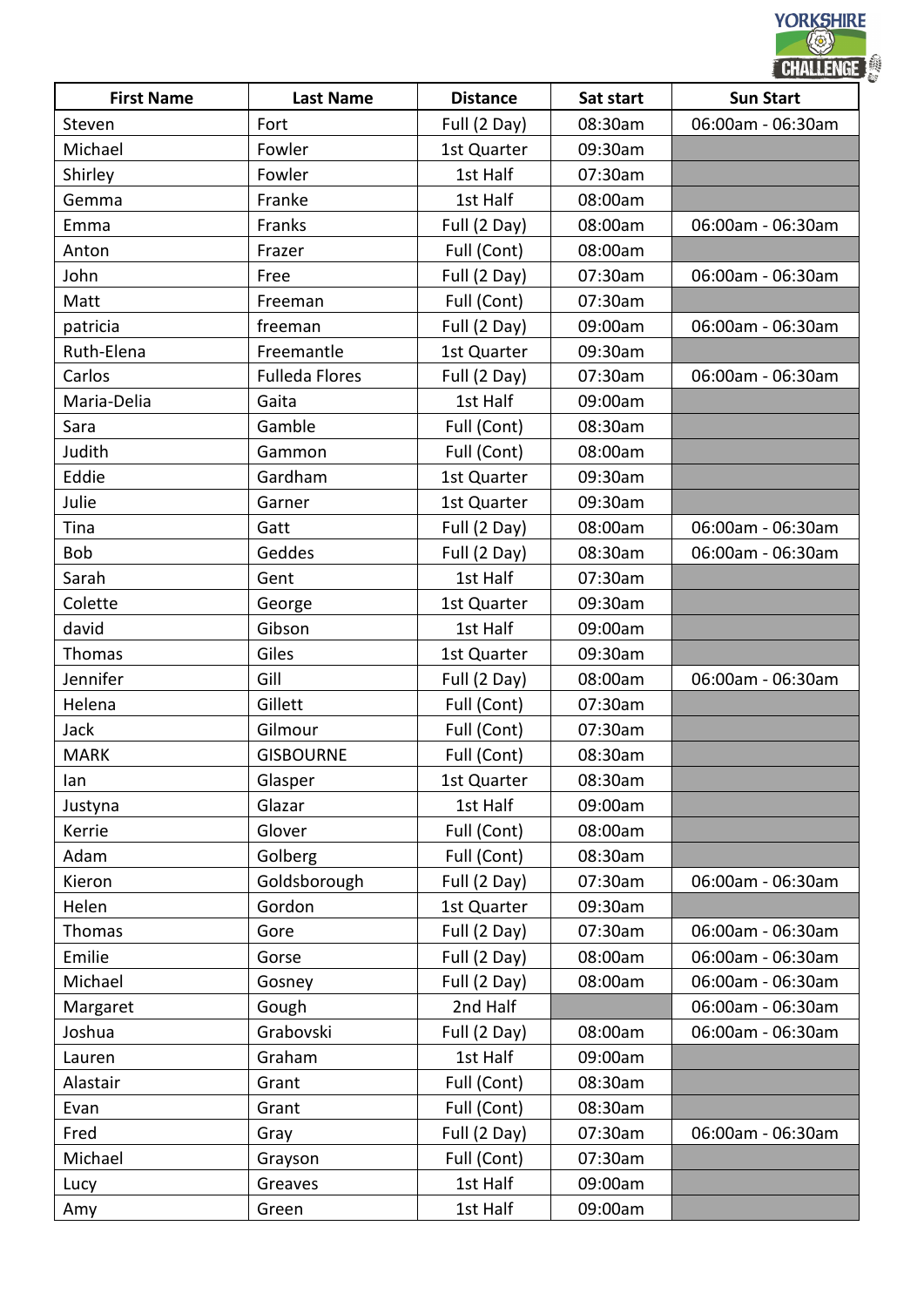|                   |                  |                 | CHALLENGE |                   |  |
|-------------------|------------------|-----------------|-----------|-------------------|--|
| <b>First Name</b> | <b>Last Name</b> | <b>Distance</b> | Sat start | <b>Sun Start</b>  |  |
| Vicky             | Green            | 10km            | 11:00am   |                   |  |
| Elle              | Griffin          | Full (Cont)     | 07:30am   |                   |  |
| Felicity          | Griggs           | Full (2 Day)    | 08:30am   | 06:00am - 06:30am |  |
| Linda             | Grover           | Full (Cont)     | 07:30am   |                   |  |
| Neil              | Gubbins          | Full (Cont)     | 07:30am   |                   |  |
| Robert            | Gunn             | 1st Half        | 09:00am   |                   |  |
| <b>KRISTEN</b>    | Hager            | 1st Half        | 09:00am   |                   |  |
| Rachel            | Haldane          | Full (2 Day)    | 08:30am   | 06:00am - 06:30am |  |
| Sarah             | Hall             | 1st Half        | 08:30am   |                   |  |
| Ursula            | Hall             | 2nd Half        |           | 06:00am - 06:30am |  |
| <b>Bailey</b>     | Hamilton         | 1st Quarter     | 09:30am   |                   |  |
| Deborah           | hamilton         | 1st Quarter     | 09:30am   |                   |  |
| <b>Steve</b>      | Hamilton         | Full (Cont)     | 08:30am   |                   |  |
| Alex              | Hanlon           | 1st Half        | 09:00am   |                   |  |
| Paul              | Hanton           | Full (Cont)     | 08:00am   |                   |  |
| Frank             | Harkness         | Full (2 Day)    | 08:30am   | 06:00am - 06:30am |  |
| Janet             | Harnett          | Full (2 Day)    | 08:30am   | 06:00am - 06:30am |  |
| nagina            | haroon           | 1st Half        | 09:00am   |                   |  |
| Emma              | Harris           | Full (2 Day)    | 08:30am   | 06:00am - 06:30am |  |
| Stephen           | Harris           | Full (2 Day)    | 09:00am   | 06:00am - 06:30am |  |
| Louise            | Harrison         | 1st Half        | 07:30am   |                   |  |
| Kevin             | Harrop           | Full (Cont)     | 07:30am   |                   |  |
| Rachel            | Hartshorne       | 1st Quarter     | 09:30am   |                   |  |
| Sophie            | Harvey           | Full (Cont)     | 08:00am   |                   |  |
| Paige             | Haughney         | 1st Quarter     | 09:30am   |                   |  |
| Kerry-Anne        | <b>Hawkins</b>   | 1st Quarter     | 09:30am   |                   |  |
| Paul              | Haydon           | Full (Cont)     | 07:30am   |                   |  |
| Emily             | Haynes           | Full (Cont)     | 08:00am   |                   |  |
| Katie             | Haynes           | 1st Half        | 07:30am   |                   |  |
| Paul              | Haynes           | Full (2 Day)    | 08:30am   | 06:00am - 06:30am |  |
| Lesley            | Hayward          | 1st Quarter     | 09:30am   |                   |  |
| Derrick           | Healey           | Full (Cont)     | 07:30am   |                   |  |
| Sam               | Heath            | Full (Cont)     | 08:00am   |                   |  |
| Magda             | Heluszka         | Full (Cont)     | 08:30am   |                   |  |
| Margaret          | Henderson        | Full (Cont)     | 08:00am   |                   |  |
| Ginny             | Hester-See       | 10km            | 11:00am   |                   |  |
| Andrew            | Heward           | Full (2 Day)    | 08:30am   | 06:00am - 06:30am |  |
| Angela            | Hewitt           | 10km            | 11:00am   |                   |  |
| Gemma             | Hewitt           | Full (2 Day)    | 08:00am   | 06:00am - 06:30am |  |
| Michael           | Hewitt           | 10km            | 11:00am   |                   |  |
| Sarah             | Hey              | Full (Cont)     | 08:30am   |                   |  |
| matthew           | hill             | 1st Half        | 07:30am   |                   |  |
| Damian            | Hinchliff        | 1st Half        | 09:00am   |                   |  |
| Rachel            | Hine             | 1st Half        | 08:00am   |                   |  |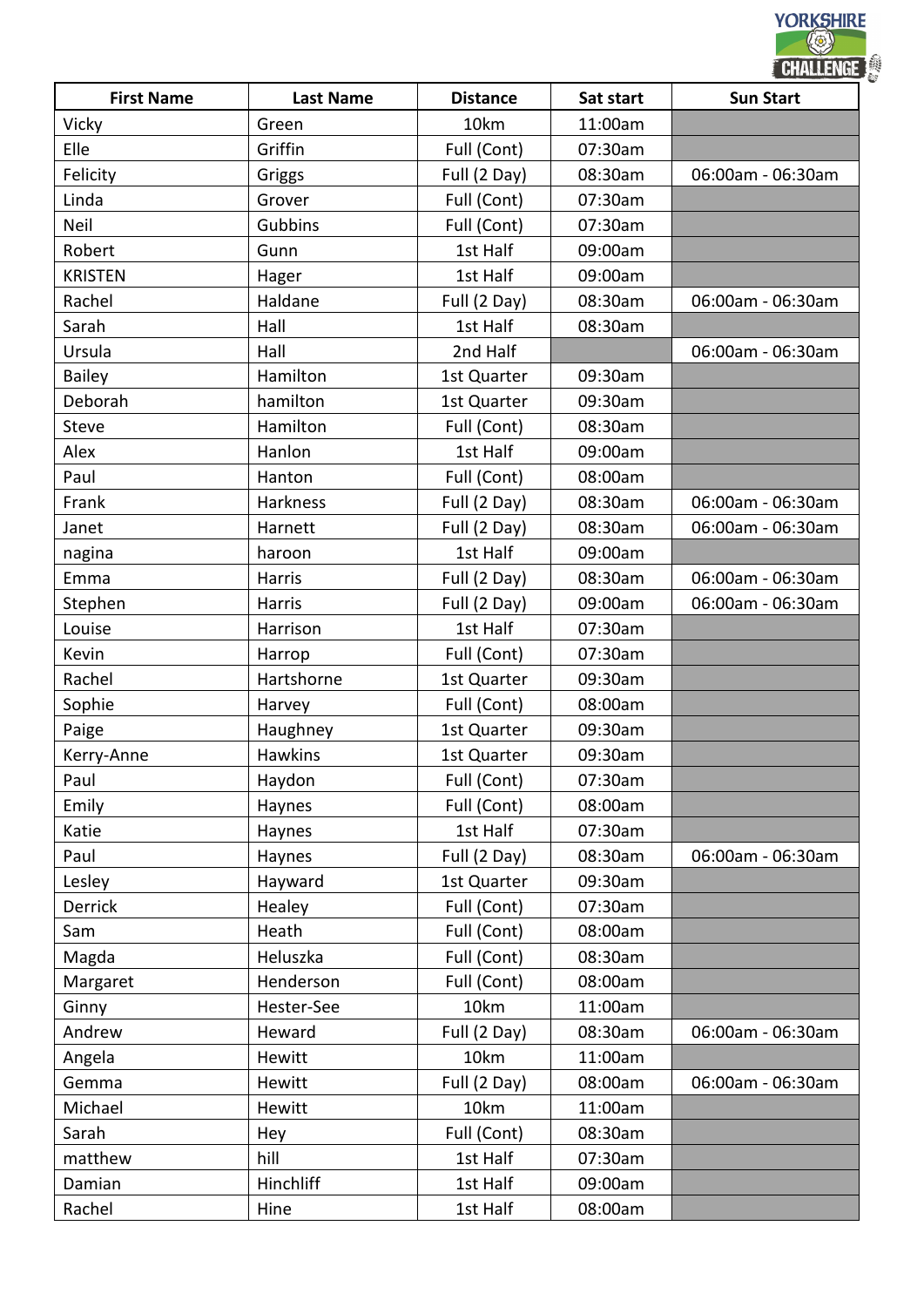| <b>First Name</b> | <b>Last Name</b> | <b>Distance</b> | Sat start | <b>CHALLENGE</b><br><b>Sun Start</b> |
|-------------------|------------------|-----------------|-----------|--------------------------------------|
| Mahesh            |                  |                 |           |                                      |
| Channabasayya     | Hiremath         | Full (2 Day)    | 08:00am   | 06:00am - 06:30am                    |
| Josh              | Hirst            | Full (Cont)     | 08:30am   |                                      |
| <b>Becky</b>      | hitchens         | Full (Cont)     | 07:30am   |                                      |
| Rosie             | Hodgson          | 1st Half        | 08:00am   |                                      |
| Darren            | Hodkinson        | Full (Cont)     | 07:30am   |                                      |
| Nichola           | Hodson           | 1st Half        | 07:30am   |                                      |
| Kristina          | Hofberg          | Full (Cont)     | 08:00am   |                                      |
| Sarah             | Holland          | 1st Half        | 09:00am   |                                      |
| Michael           | Hollinshead      | 10km            | 11:00am   |                                      |
| Rebecca           | Holmes           | 2nd Half        |           | 06:00am - 06:30am                    |
| Hayley            | <b>Hopkins</b>   | 1st Quarter     | 09:30am   |                                      |
| Robert            | Hornshaw         | 2nd Half        |           | 06:00am - 06:30am                    |
| Dean              | House            | Full (Cont)     | 07:30am   |                                      |
| Rachel            | House            | Full (Cont)     | 08:00am   |                                      |
| Frances           | Howat            | Full (Cont)     | 08:00am   |                                      |
| Liam              | Howell           | Full (Cont)     | 08:00am   |                                      |
| Neil              | Howell           | 1st Half        | 08:00am   |                                      |
| Naith             | Howey            | 1st Quarter     | 09:30am   |                                      |
| Christopher       | Howitt           | 2nd Half        |           | 06:00am - 06:30am                    |
| Jadine            | Humphrey         | 1st Quarter     | 09:30am   |                                      |
| Debra             | Humphries        | Full (Cont)     | 08:30am   |                                      |
| <b>Steve</b>      | Humphries        | 1st Half        | 09:00am   |                                      |
| Jason             | Hunter           | 1st Quarter     | 09:00am   |                                      |
| Frankie           | Hurley-Peet      | 1st Quarter     | 09:30am   |                                      |
| Jacqui            | Hurley-Peet      | 1st Quarter     | 09:30am   |                                      |
| Jon               | Hutchinson       | 1st Half        | 09:00am   |                                      |
| Michelle          | Hutchison        | Full (Cont)     | 07:30am   |                                      |
| Claire            | Hutton           | Full (2 Day)    | 08:30am   | 06:00am - 06:30am                    |
| tereza            | Illikova         | 1st Half        | 08:00am   |                                      |
| Richard           | Ilsley           | Full (Cont)     | 08:30am   |                                      |
| Rachel            | Irvin            | Full (Cont)     | 07:30am   |                                      |
| Henry             | <b>Ives</b>      | Full (Cont)     | 07:30am   |                                      |
| Robin             | Jacklin          | 2nd Half        |           | 06:00am - 06:30am                    |
| Christine         | Jackson          | 1st Quarter     | 09:30am   |                                      |
| Rachael           | Jackson          | 1st Half        | 09:00am   |                                      |
| Ruth              | Jackson          | Full (Cont)     | 08:30am   |                                      |
| Sarah             | Jacob            | Full (Cont)     | 08:30am   |                                      |
| <b>Nick</b>       | Jarrold          | Full (Cont)     | 07:30am   |                                      |
| Wendy             | Jebson           | Full (Cont)     | 08:00am   |                                      |
| Ania              | <b>Jeffries</b>  | 1st Quarter     | 09:30am   |                                      |
| Andrew            | Jennings         | Full (Cont)     | 08:30am   |                                      |
| Luke              | Jennings         | Full (2 Day)    | 08:30am   | 06:00am - 06:30am                    |
|                   |                  |                 |           |                                      |
| Marc              | Jerrard          | Full (Cont)     | 07:30am   |                                      |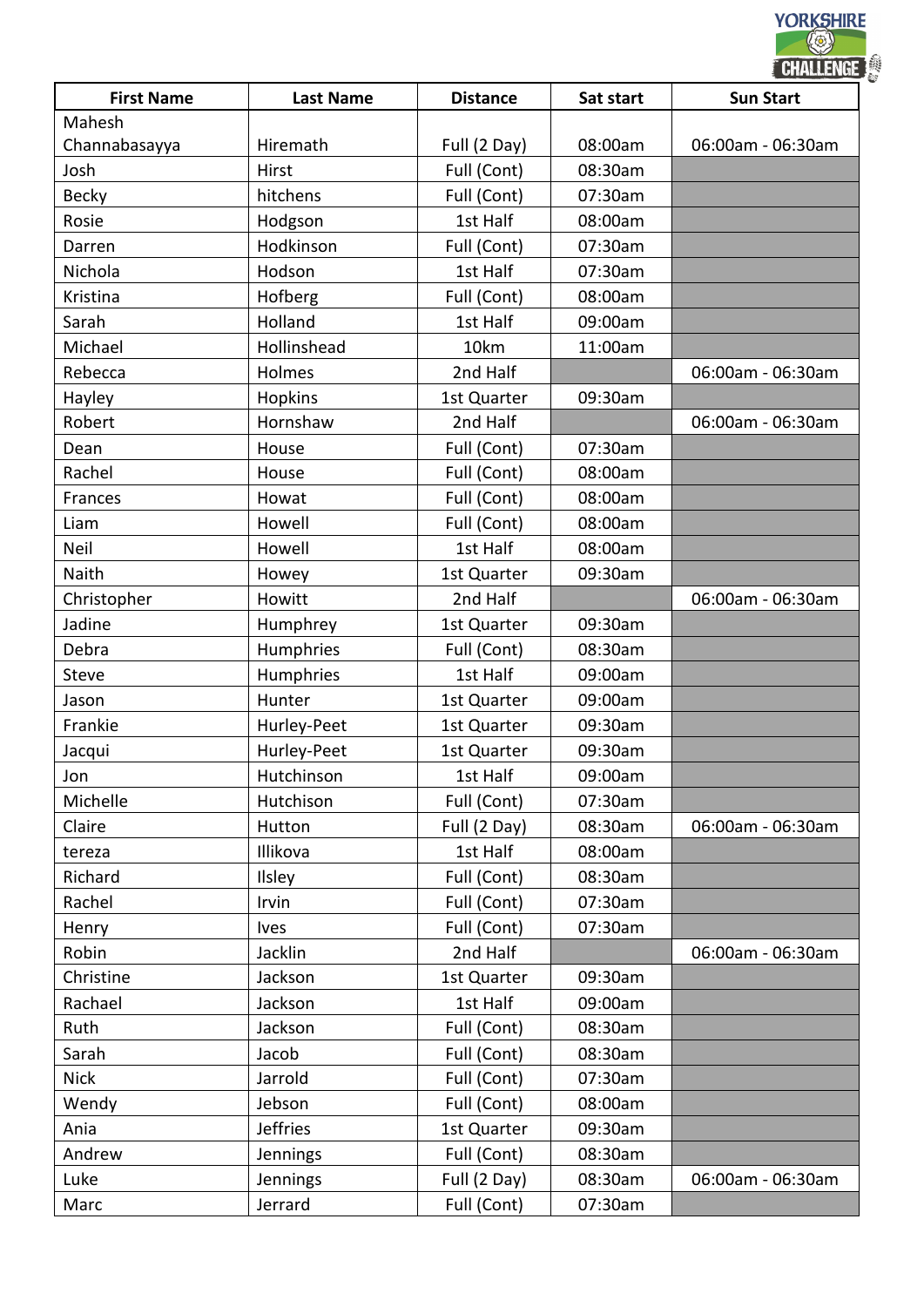|                   |                  |                 | CHALLENGE |                   |  |
|-------------------|------------------|-----------------|-----------|-------------------|--|
| <b>First Name</b> | <b>Last Name</b> | <b>Distance</b> | Sat start | <b>Sun Start</b>  |  |
| Jess              | Johnson          | Full (Cont)     | 08:00am   |                   |  |
| Katie             | Johnson          | 2nd Half        |           | 06:00am - 06:30am |  |
| Kristian          | Johnson          | Full (Cont)     | 08:00am   |                   |  |
| Laura             | Johnson          | 1st Half        | 08:30am   |                   |  |
| Olivia            | Johnson          | 1st Quarter     | 09:30am   |                   |  |
| Pete              | Johnson          | Full (Cont)     | 08:00am   |                   |  |
| Sophia            | Johnson          | Full (Cont)     | 09:00am   |                   |  |
| Karen             | Jolly            | 1st Half        | 08:30am   |                   |  |
| Aprille           | Jones            | Full (2 Day)    | 08:00am   | 06:00am - 06:30am |  |
| Clare             | Jones            | 2nd Half        |           | 06:00am - 06:30am |  |
| Emma              | Jones            | 1st Half        | 09:00am   |                   |  |
| Sarah             | Jones            | Full (Cont)     | 07:30am   |                   |  |
| Emily             | Jowett           | 1st Half        | 08:00am   |                   |  |
| Greg              | Joynson          | Full (2 Day)    | 08:30am   | 06:00am - 06:30am |  |
| Penina            | Kahtan           | 1st Half        | 09:00am   |                   |  |
| Charles           | Kama             | 1st Half        | 07:30am   |                   |  |
| Ericah            | Karima           | Full (2 Day)    | 09:00am   | 06:00am - 06:30am |  |
| Juliet            | Kauffmann        | Full (Cont)     | 08:30am   |                   |  |
| Lisa              | Kauffmann        | Full (Cont)     | 08:30am   |                   |  |
| Terence           | Kavuru           | Full (Cont)     | 08:00am   |                   |  |
| lan               | Kearney          | 1st Half        | 09:00am   |                   |  |
| Matthew           | Kelsey           | Full (Cont)     | 08:30am   |                   |  |
| Martin            | Kemp             | 1st Half        | 08:00am   |                   |  |
| Sue               | Kent             | 1st Quarter     | 09:30am   |                   |  |
| Jon               | Kenyon           | 2nd Half        |           | 06:00am - 06:30am |  |
| Edward            | Kerr             | Full (2 Day)    | 08:30am   | 06:00am - 06:30am |  |
| Paul              | Kerridge         | Full (2 Day)    | 07:30am   | 06:00am - 06:30am |  |
| Azhar             | Khan             | Full (Cont)     | 07:30am   |                   |  |
| Lesley            | Killey           | 2nd Half        |           | 06:00am - 06:30am |  |
| Karen             | Kingsbury        | 1st Half        | 08:30am   |                   |  |
| <b>Steve</b>      | Kitchen          | Full (Cont)     | 07:30am   |                   |  |
| Kate              | Knight           | Full (Cont)     | 07:30am   |                   |  |
| Nikoletta         | Korom            | Full (Cont)     | 07:30am   |                   |  |
| Przemyslaw        | Kowalczyk        | Full (Cont)     | 08:30am   |                   |  |
| Danielle          | Krist            | 1st Quarter     | 09:30am   |                   |  |
| Kaan              | Kuzubasoglu      | Full (2 Day)    | 08:30am   | 06:00am - 06:30am |  |
| Raj               | Lali             | Full (Cont)     | 09:00am   |                   |  |
| Paul              | Lambert          | Full (Cont)     | 08:30am   |                   |  |
| Karl              | Lancashire       | Full (2 Day)    | 09:00am   | 06:00am - 06:30am |  |
| Rob               | Lasonder         | Full (Cont)     | 07:30am   |                   |  |
| Kevin             | Latcham          | 1st Half        | 08:30am   |                   |  |
| Christine         | Laurie           | 1st Quarter     | 09:30am   |                   |  |
| Tom               | Lawless          | 1st Quarter     | 09:30am   |                   |  |
| Charlene          | Leak             | 1st Quarter     | 09:30am   |                   |  |
|                   |                  |                 |           |                   |  |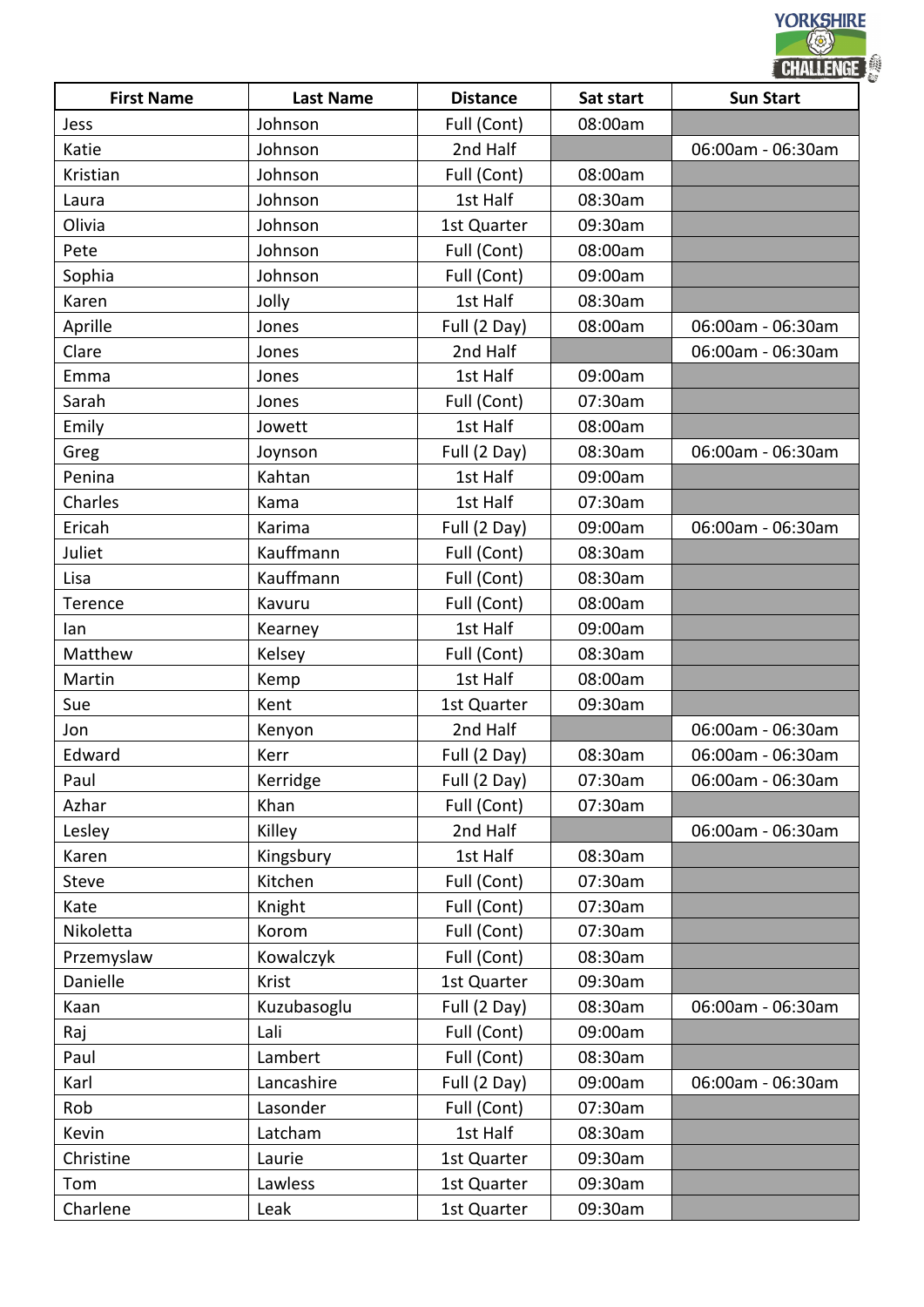|                   |                  |                 |           | <b>CHALLENGE</b>  |  |
|-------------------|------------------|-----------------|-----------|-------------------|--|
| <b>First Name</b> | <b>Last Name</b> | <b>Distance</b> | Sat start | <b>Sun Start</b>  |  |
| Rachel            | Leake            | Full (Cont)     | 08:30am   |                   |  |
| Luke              | Ledgeway         | 1st Quarter     | 09:30am   |                   |  |
| Robert            | Lee              | 1st Quarter     | 09:30am   |                   |  |
| <b>KAren</b>      | Lem              | Full (2 Day)    | 08:00am   | 06:00am - 06:30am |  |
| Sian              | Lendon           | 1st Half        | 08:00am   |                   |  |
| Anthony           | Lennox           | Full (2 Day)    | 07:30am   | 06:00am - 06:30am |  |
| Julia             | Lennox           | 1st Half        | 07:30am   |                   |  |
| Derek             | Lester-Jones     | Full (2 Day)    | 08:00am   | 06:00am - 06:30am |  |
| Joanne            | Lever            | Full (Cont)     | 09:00am   |                   |  |
| Kristian          | Lewis            | Full (2 Day)    | 09:00am   | 06:00am - 06:30am |  |
| Louisa            | Lewis            | Full (Cont)     | 08:00am   |                   |  |
| Vickie            | Lewis            | 2nd Half        |           | 06:00am - 06:30am |  |
| Kirsty            | Lewis-Winrow     | 1st Half        | 09:00am   |                   |  |
| niki              | Lindley          | Full (Cont)     | 08:00am   |                   |  |
| Steve             | Lloyd            | 1st Half        | 09:00am   |                   |  |
| Celia             | Logue            | Full (Cont)     | 08:30am   |                   |  |
| Sylwia            | Lojek            | Full (Cont)     | 08:00am   |                   |  |
| Sophie            | Longton          | 1st Half        | 07:30am   |                   |  |
| Kimberley         | Lowe             | Full (Cont)     | 08:30am   |                   |  |
| Leanna            | Lynch            | Full (Cont)     | 07:30am   |                   |  |
| Jo                | Machon           | Full (2 Day)    | 07:30am   | 06:00am - 06:30am |  |
| Kevin             | Mackenzie        | Full (Cont)     | 08:30am   |                   |  |
| Nikki             | Magson           | 1st Half        | 09:00am   |                   |  |
| Lisa              | Malone           | 1st Quarter     | 08:30am   |                   |  |
| Galina            | Maneva           | Full (Cont)     | 08:30am   |                   |  |
| Ana               | Mantovani        | 1st Half        | 09:00am   |                   |  |
| lynda             | marginson        | 1st Quarter     | 09:30am   |                   |  |
| Gemma             | Marshall         | 2nd Half        |           | 06:00am - 06:30am |  |
| Gillian           | Marshall         | Full (Cont)     | 08:00am   |                   |  |
| Jeff              | Martin           | 1st Quarter     | 09:30am   |                   |  |
| Kirstin           | Martin           | 1st Quarter     | 09:30am   |                   |  |
| Michael           | Marven           | Full (2 Day)    | 08:30am   | 06:00am - 06:30am |  |
| Dave              | Mattock          | Full (2 Day)    | 07:30am   | 06:00am - 06:30am |  |
| Geraldine         | Maurice          | Full (2 Day)    | 08:00am   | 06:00am - 06:30am |  |
| Robin             | Mawby            | Full (Cont)     | 07:30am   |                   |  |
| Lara              | Mayers           | 1st Half        | 09:00am   |                   |  |
| Dylan             | McCann           | 10km            | 11:00am   |                   |  |
| Debbie            | McCartney        | 1st Quarter     | 09:30am   |                   |  |
| Cheryl            | McConnell        | Full (2 Day)    | 08:00am   | 06:00am - 06:30am |  |
| Isabel            | McConnell        | Full (2 Day)    | 08:00am   | 06:00am - 06:30am |  |
| Eva               | McDermott        | Full (Cont)     | 07:30am   |                   |  |
| Amelia            | McDonald         | Full (Cont)     | 07:30am   |                   |  |
| Kaitlyn           | McDonald         | Full (Cont)     | 07:30am   |                   |  |
| Veronica          | McDonald         | 1st Half        | 09:00am   |                   |  |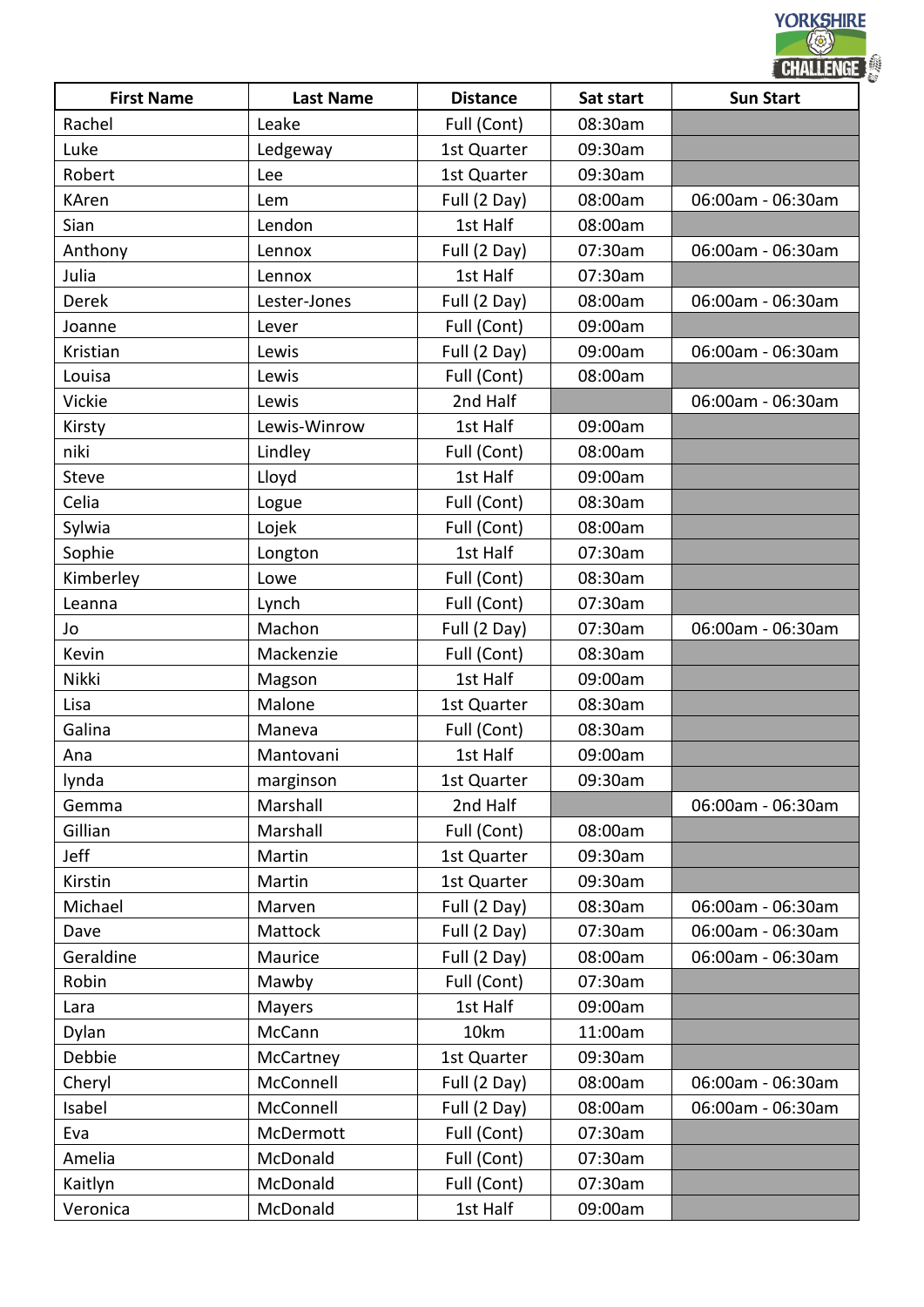|                   |                       |                 |           | <b>CHALLENGE</b>  |
|-------------------|-----------------------|-----------------|-----------|-------------------|
| <b>First Name</b> | <b>Last Name</b>      | <b>Distance</b> | Sat start | <b>Sun Start</b>  |
| Karen             | McDougall             | 1st Quarter     | 08:30am   |                   |
| Lydia             | Mcewen                | 1st Quarter     | 09:30am   |                   |
| Fintan            | <b>McGarron Cohen</b> | Full (Cont)     | 08:30am   |                   |
| Ciara             | McHale                | 1st Half        | 09:00am   |                   |
| Elaine            | Mchale                | 1st Half        | 09:00am   |                   |
| Carla             | McKirdy               | Full (Cont)     | 08:30am   |                   |
| Lisa              | McLaren               | 1st Half        | 09:00am   |                   |
| Iona              | McNeile               | Full (Cont)     | 07:30am   |                   |
| jordan            | mcphee                | Full (Cont)     | 08:30am   |                   |
| Sue               | McPherson             | Full (2 Day)    | 07:30am   | 06:00am - 06:30am |
| Frances           | Medvedev              | 1st Half        | 09:00am   |                   |
| <b>MICHAEL</b>    | <b>MEE</b>            | Full (2 Day)    | 07:30am   | 06:00am - 06:30am |
| David             | Messenger             | 1st Quarter     | 09:30am   |                   |
| Rebecca           | Metcalf               | 1st Quarter     | 09:30am   |                   |
| Sarah             | Mew                   | 1st Quarter     | 09:30am   |                   |
| Jo                | Middleton             | Full (2 Day)    | 08:30am   | 06:00am - 06:30am |
| Jack              | Miller                | Full (2 Day)    | 08:30am   | 06:00am - 06:30am |
| <b>WILLIAM</b>    | <b>MILLER</b>         | 10km            | 11:00am   |                   |
| Amy Rebecca       | Milner                | 10km            | 11:00am   |                   |
| Jenny             | Mitchell              | Full (Cont)     | 08:00am   |                   |
| Samantha          | Mitchell              | 1st Quarter     | 09:30am   |                   |
| <b>PHILIP</b>     | <b>MIXER</b>          | 1st Half        | 09:00am   |                   |
| Trevor            | Moody                 | Full (Cont)     | 09:00am   |                   |
| Colin             | Moore                 | Full (Cont)     | 07:30am   |                   |
| Daniel            | Moore                 | Full (Cont)     | 08:00am   |                   |
| Garry             | Moore                 | Full (Cont)     | 07:30am   |                   |
| Helen             | Moore                 | Full (Cont)     | 07:30am   |                   |
| Rebecca           | <b>Moores</b>         | Full (Cont)     | 07:30am   |                   |
| Karen             | Morley                | 1st Half        | 08:30am   |                   |
| Victoria          | Morrall               | 1st Half        | 07:30am   |                   |
| Nicola            | <b>Morris</b>         | Full (Cont)     | 07:30am   |                   |
| Tony              | Morrison              | 1st Quarter     | 09:30am   |                   |
| Charlotte         | Mottram               | 1st Quarter     | 09:30am   |                   |
| Carol             | Mountain              | Full (2 Day)    | 08:00am   | 06:00am - 06:30am |
| Natalie           | Mountain              | Full (Cont)     | 07:30am   |                   |
| Sara              | Mudhar                | 1st Half        | 07:30am   |                   |
| Katrina           | Muldoon               | 2nd Half        |           | 06:00am - 06:30am |
| Emma              | Mumby                 | 1st Quarter     | 09:30am   |                   |
| Catherine         | Murphy                | 2nd Half        |           | 06:00am - 06:30am |
| David             | Murphy                | Full (Cont)     | 09:00am   |                   |
| Edel              | Murray                | 1st Half        | 08:30am   |                   |
| Ellie             | Murray                | 2nd Half        |           | 06:00am - 06:30am |
| Sean              |                       | Full (Cont)     | 07:30am   |                   |
|                   | Murray                | 1st Half        | 08:00am   |                   |
| Shaun             | Murray                |                 |           |                   |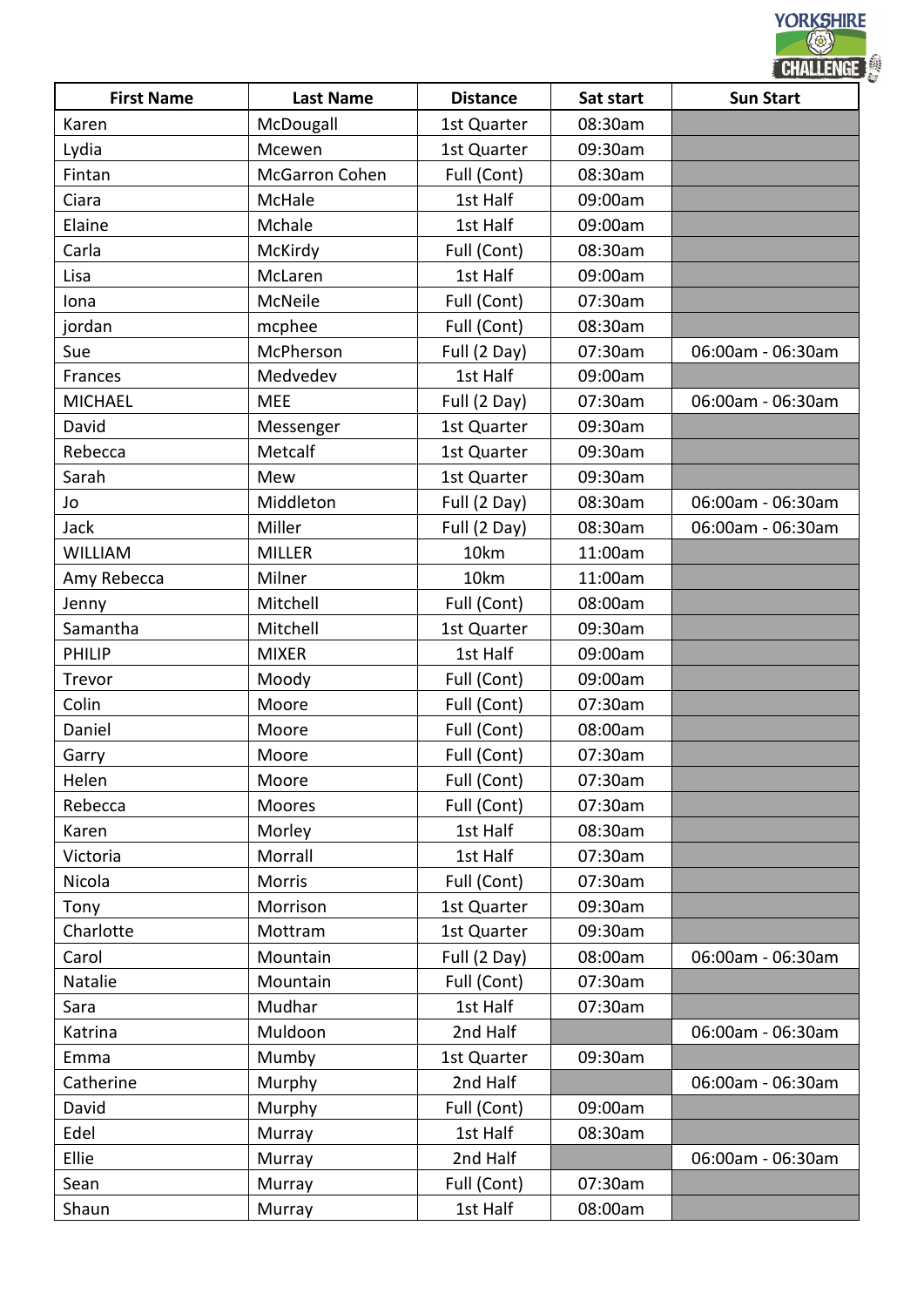|                   |                  |                 |           | CHALLENGE         |
|-------------------|------------------|-----------------|-----------|-------------------|
| <b>First Name</b> | <b>Last Name</b> | <b>Distance</b> | Sat start | <b>Sun Start</b>  |
| James             | Musker           | 1st Half        | 09:00am   |                   |
| Penelope          | Nash             | Full (2 Day)    | 08:00am   | 06:00am - 06:30am |
| Adam              | <b>Neat</b>      | 1st Half        | 07:30am   |                   |
| Anjanee           | <b>Neat</b>      | Full (Cont)     | 07:30am   |                   |
| Ruth              | Newman           | Full (Cont)     | 08:00am   |                   |
| Robert            | Newton           | Full (Cont)     | 09:00am   |                   |
| Julie             | Nicholson        | 1st Quarter     | 09:30am   |                   |
| Alexander         | <b>Nicolaus</b>  | Full (Cont)     | 07:30am   |                   |
| Fiona             | Nightingale      | 1st Quarter     | 09:30am   |                   |
| Helen             | Nisbet           | 1st Half        | 09:00am   |                   |
| David             | Noblett          | 10km            | 11:00am   |                   |
| Michelle          | Noblett          | Full (Cont)     | 07:30am   |                   |
| Glynis            | Noctor           | 1st Quarter     | 09:30am   |                   |
| Sarah             | Noctor           | 1st Quarter     | 09:30am   |                   |
| Claire            | Nolan            | Full (Cont)     | 07:30am   |                   |
| Carol             | <b>Norris</b>    | Full (2 Day)    | 08:30am   | 06:00am - 06:30am |
| Dylan             | North            | Full (Cont)     | 08:30am   |                   |
| Thomas            | North            | Full (Cont)     | 07:30am   |                   |
| Angela            | Northen          | 1st Half        | 07:30am   |                   |
| Laura             | Notman           | 1st Quarter     | 09:30am   |                   |
| Steven            | <b>Nuttall</b>   | Full (Cont)     | 08:00am   |                   |
| michelle          | O'Connell        | 1st Quarter     | 09:30am   |                   |
| Juliette          | O'Connor         | 1st Half        | 09:00am   |                   |
| Samuel            | O'Connor         | 1st Half        | 09:00am   |                   |
| Haydn             | O'Malley         | Full (Cont)     | 07:30am   |                   |
| Louise            | O'Toole          | Full (Cont)     | 08:30am   |                   |
| Stephen           | O'connell        | 1st Quarter     | 09:30am   |                   |
| Richard           | Oak              | Full (Cont)     | 07:30am   |                   |
| Mystique          | Offer            | Full (Cont)     | 07:30am   |                   |
| <b>Brett</b>      | Ogilvie          | Full (2 Day)    | 07:30am   | 06:00am - 06:30am |
| Gavin             | Osborne          | 1st Half        | 07:30am   |                   |
| Sam               | Osborne          | Full (Cont)     | 08:30am   |                   |
| Kevin             | Otto             | Full (Cont)     | 07:30am   |                   |
| Pauline           | Otto             | 1st Quarter     | 09:30am   |                   |
| Felicity          | Owen             | 1st Half        | 08:30am   |                   |
| Lyn               | Owen             | 1st Quarter     | 09:30am   |                   |
| Beverley          | Owens            | 2nd Half        |           | 06:00am - 06:30am |
| <b>Brian</b>      | Owens            | 2nd Half        |           | 06:00am - 06:30am |
| Luke              | Owens            | Full (Cont)     | 09:00am   |                   |
| Helen             | Owlett           | Full (2 Day)    | 08:00am   | 06:00am - 06:30am |
| Mike              | Pacy             | Full (Cont)     | 08:00am   |                   |
| <b>Nick</b>       | Page             | Full (2 Day)    | 07:30am   | 06:00am - 06:30am |
|                   |                  | 1st Half        |           |                   |
| samuel            | palin            |                 | 08:00am   |                   |
| Geoffrey          | Palmer           | 10km            | 11:00am   |                   |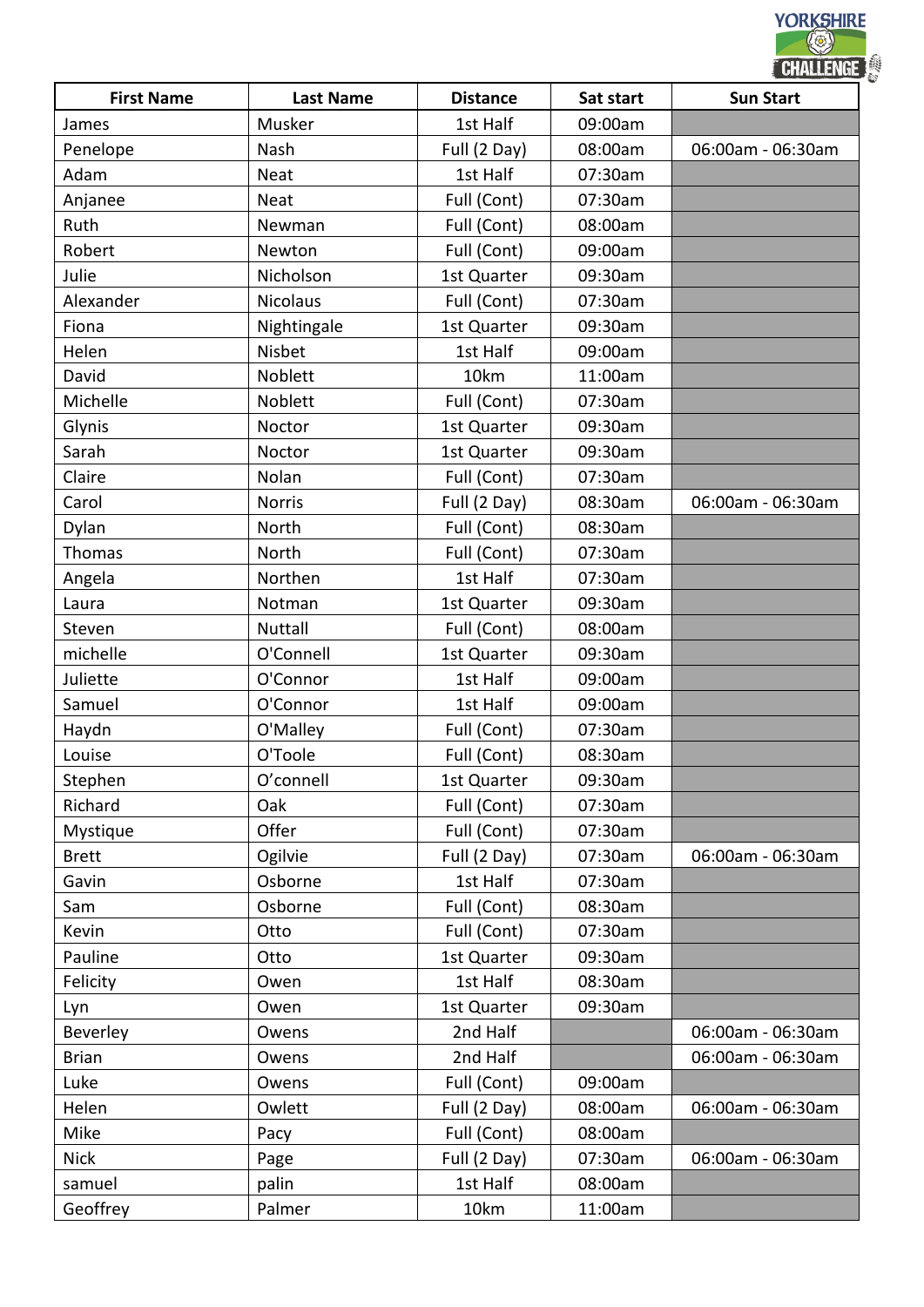| <b>First Name</b> | <b>Last Name</b> | <b>Distance</b> | Sat start | <b>CHALLENGE</b><br><b>Sun Start</b> |
|-------------------|------------------|-----------------|-----------|--------------------------------------|
| David             | Paris            | Full (Cont)     | 07:30am   |                                      |
| Samuel            | Park             | Full (2 Day)    | 08:00am   | 06:00am - 06:30am                    |
| Emma              | Parker           | 1st Half        | 09:00am   |                                      |
| Hilary            | Parker           | Full (Cont)     | 08:00am   |                                      |
| Elizabeth         | Parkes           | 1st Quarter     | 09:30am   |                                      |
|                   |                  |                 |           |                                      |
| Linnie            | Parsons          | 1st Quarter     | 09:30am   |                                      |
| Trevor            | Pask             | Full (Cont)     | 08:00am   |                                      |
| <b>DEEPA</b>      | <b>PATEL</b>     | 1st Half        | 09:00am   |                                      |
| Gary              | Pearson          | Full (Cont)     | 08:00am   |                                      |
| Nigel             | Pearson          | 10km            | 11:00am   |                                      |
| Michelle          | pedley           | Full (2 Day)    | 08:00am   | 06:00am - 06:30am                    |
| Rachel            | Pedley           | Full (Cont)     | 07:30am   |                                      |
| Claire            | Pendery          | Full (Cont)     | 08:00am   |                                      |
| Sara              | Penketh          | 1st Half        | 08:00am   |                                      |
| Simon             | perkins          | 1st Half        | 08:00am   |                                      |
| Steven            | Petty            | Full (Cont)     | 08:30am   |                                      |
| Aimee             | Philipson        | Full (2 Day)    | 07:30am   | 06:00am - 06:30am                    |
| lan               | Phillips         | 1st Half        | 08:30am   |                                      |
| Lauren            | Phillips         | Full (Cont)     | 08:00am   |                                      |
| Michelle          | Phillips         | 1st Half        | 08:00am   |                                      |
| Paul              | phillips         | Full (Cont)     | 08:30am   |                                      |
| <b>Stuart</b>     | Phillips         | 1st Half        | 08:00am   |                                      |
| Jessica           | Pidcock          | 10km            | 11:00am   |                                      |
| Gareth            | Pilkington       | 1st Half        | 09:00am   |                                      |
| <b>Nick</b>       | Pilkington       | 1st Half        | 07:30am   |                                      |
| Claire            | Pinel            | Full (Cont)     | 08:00am   |                                      |
| Anne              | Pomeroy          | 1st Quarter     | 09:00am   |                                      |
| Laura             | Poole            | Full (Cont)     | 07:30am   |                                      |
| lain              | Potter           | Full (2 Day)    | 08:30am   | 06:00am - 06:30am                    |
| Eloise            | Powell           | 1st Half        | 09:00am   |                                      |
| <b>Emily Rose</b> | Preyser-Thorpe   | 1st Quarter     | 09:30am   |                                      |
| Alison            | Price            | 1st Quarter     | 09:30am   |                                      |
| Kaz               | Pritchard        | Full (2 Day)    | 08:00am   | 06:00am - 06:30am                    |
| Emily             | Rainbow          | 1st Half        | 08:00am   |                                      |
| Hannah            | Rainbow          | 1st Half        | 08:00am   |                                      |
| Sean              | Rainey           | 1st Half        | 08:30am   |                                      |
| Ravi              | Ravishankar      | Full (Cont)     | 07:30am   |                                      |
|                   |                  |                 |           |                                      |
| Emily             | Rayner           | 1st Quarter     | 09:00am   |                                      |
| Tristram          | Reames           | Full (Cont)     | 07:30am   |                                      |
| Cheryl            | Redpath          | 1st Quarter     | 09:30am   |                                      |
| Robbie            | Reynolds         | Full (Cont)     | 08:00am   |                                      |
| Mark              | Rhodes           | 1st Half        | 08:30am   |                                      |
| Adam              | Richardson       | Full (Cont)     | 08:30am   |                                      |
| Heather           | Richardson       | Full (Cont)     | 08:30am   |                                      |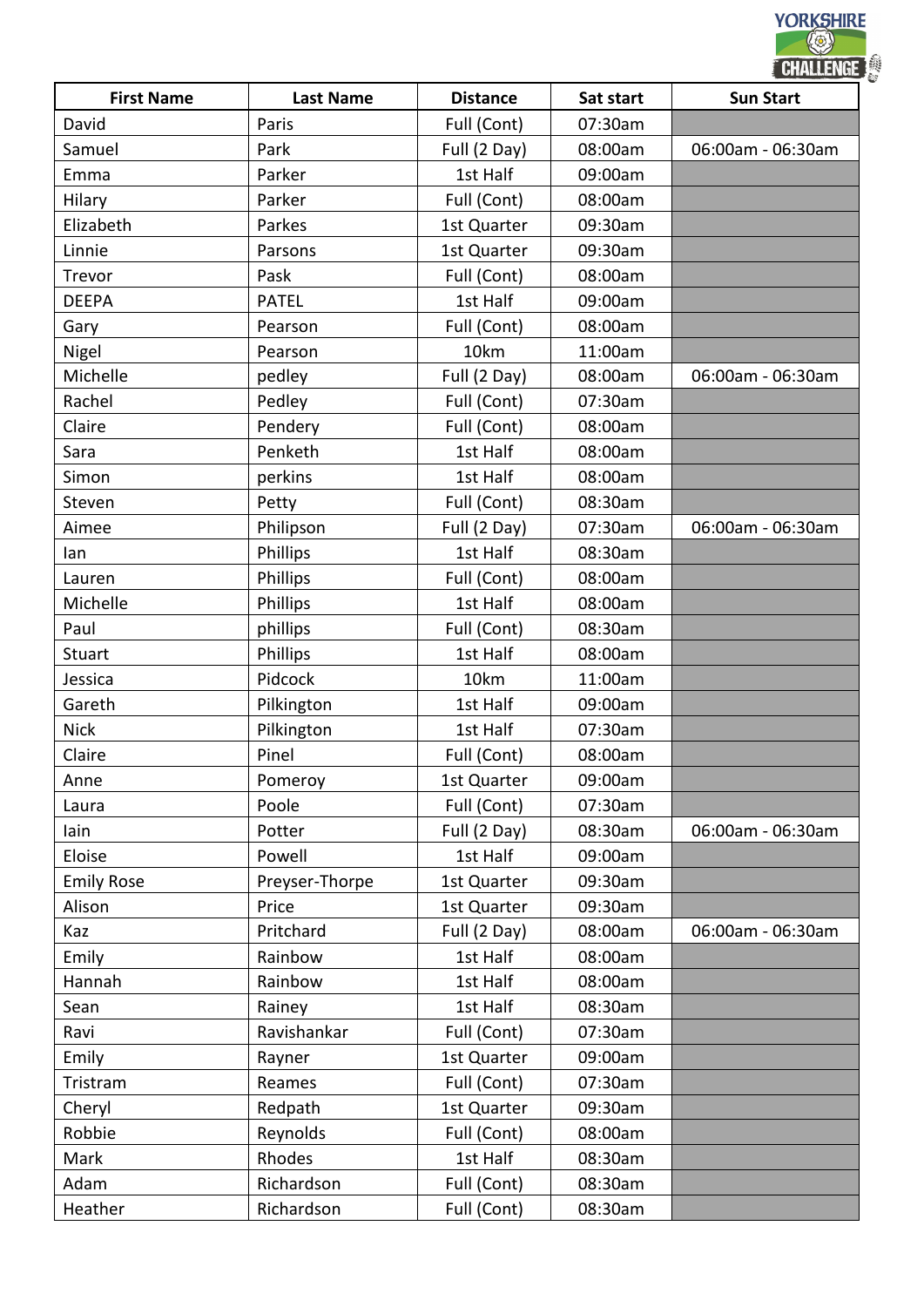|                   |                  |                 |           | CHALLENGE         |  |
|-------------------|------------------|-----------------|-----------|-------------------|--|
| <b>First Name</b> | <b>Last Name</b> | <b>Distance</b> | Sat start | <b>Sun Start</b>  |  |
| Morgan            | Rigby            | 1st Half        | 09:00am   |                   |  |
| Glenn             | Rika-Rayne       | Full (Cont)     | 08:00am   |                   |  |
| Dominic           | Rimmer           | 1st Half        | 08:00am   |                   |  |
| Eve               | Rimmer           | 1st Half        | 08:00am   |                   |  |
| Sophie            | Rittig           | Full (Cont)     | 07:30am   |                   |  |
| Andy              | Roberts          | Full (2 Day)    | 08:30am   | 06:00am - 06:30am |  |
| John              | Roberts          | 1st Quarter     | 09:30am   |                   |  |
| Rich              | Roberts          | Full (Cont)     | 08:00am   |                   |  |
| Sally             | Roberts          | Full (2 Day)    | 08:30am   | 06:00am - 06:30am |  |
| Steven            | Roberts          | Full (2 Day)    | 08:30am   | 06:00am - 06:30am |  |
| Sara              | Robeson          | 1st Half        | 09:00am   |                   |  |
| Adam              | Robinson         | Full (Cont)     | 07:30am   |                   |  |
| Anna              | Robinson         | Full (Cont)     | 08:30am   |                   |  |
| Gareth            | Robinson         | 1st Half        | 07:30am   |                   |  |
| Leanne            | Robinson         | 1st Quarter     | 09:30am   |                   |  |
| Luke              | Robinson         | 1st Quarter     | 09:30am   |                   |  |
| <b>Nick</b>       | Robinson         | Full (Cont)     | 08:00am   |                   |  |
| Stacey-Leigh      | Robinson         | 2nd Half        |           | 06:00am - 06:30am |  |
| Susannah          | Robinson         | Full (Cont)     | 08:00am   |                   |  |
| Jonathan          | Rolinson         | Full (2 Day)    | 08:30am   | 06:00am - 06:30am |  |
| Andrea            | <b>ROSE</b>      | Full (2 Day)    | 08:30am   | 06:00am - 06:30am |  |
| David             | Rose             | Full (Cont)     | 08:00am   |                   |  |
| Emma              | Rose             | 1st Quarter     | 09:30am   |                   |  |
| lan               | Rose             | 1st Quarter     | 09:30am   |                   |  |
| Ivan              | Routledge        | Full (2 Day)    | 08:30am   | 06:00am - 06:30am |  |
| Rebecca           | Royds-Gosney     | Full (2 Day)    | 08:00am   | 06:00am - 06:30am |  |
| Anna              | Rust             | 1st Half        | 09:00am   |                   |  |
| Paul              | Rutherford       | 1st Quarter     | 09:30am   |                   |  |
| Lorna             | Sadgrove         | 1st Half        | 08:00am   |                   |  |
| Jon               | Sainty           | 1st Half        | 09:00am   |                   |  |
| Carole            | Sams             | 1st Quarter     | 09:30am   |                   |  |
| Glenn             | Sanderson        | 1st Half        | 08:00am   |                   |  |
| Jo                | Sanderson        | Full (Cont)     | 08:30am   |                   |  |
| Lisa              | Sangster         | 1st Quarter     | 09:30am   |                   |  |
| Caroline          | Sargeant         | 1st Half        | 08:30am   |                   |  |
| cath              | Saunders         | Full (Cont)     | 08:00am   |                   |  |
| Chris             | Saunders         | Full (Cont)     | 07:30am   |                   |  |
| Dawn              | Saunders         | Full (2 Day)    | 07:30am   | 06:00am - 06:30am |  |
| Debbie            | Savage           | Full (2 Day)    | 08:30am   | 06:00am - 06:30am |  |
| Jo                | Saville          | 1st Quarter     | 09:30am   |                   |  |
| Robert            | Saville          | 1st Quarter     | 09:30am   |                   |  |
| Nicola            | Schofield        | Full (Cont)     | 08:00am   |                   |  |
| Andrew            | Scott            | 1st Half        | 08:30am   |                   |  |
| Andrew            | Scott            | Full (Cont)     | 07:30am   |                   |  |
|                   |                  |                 |           |                   |  |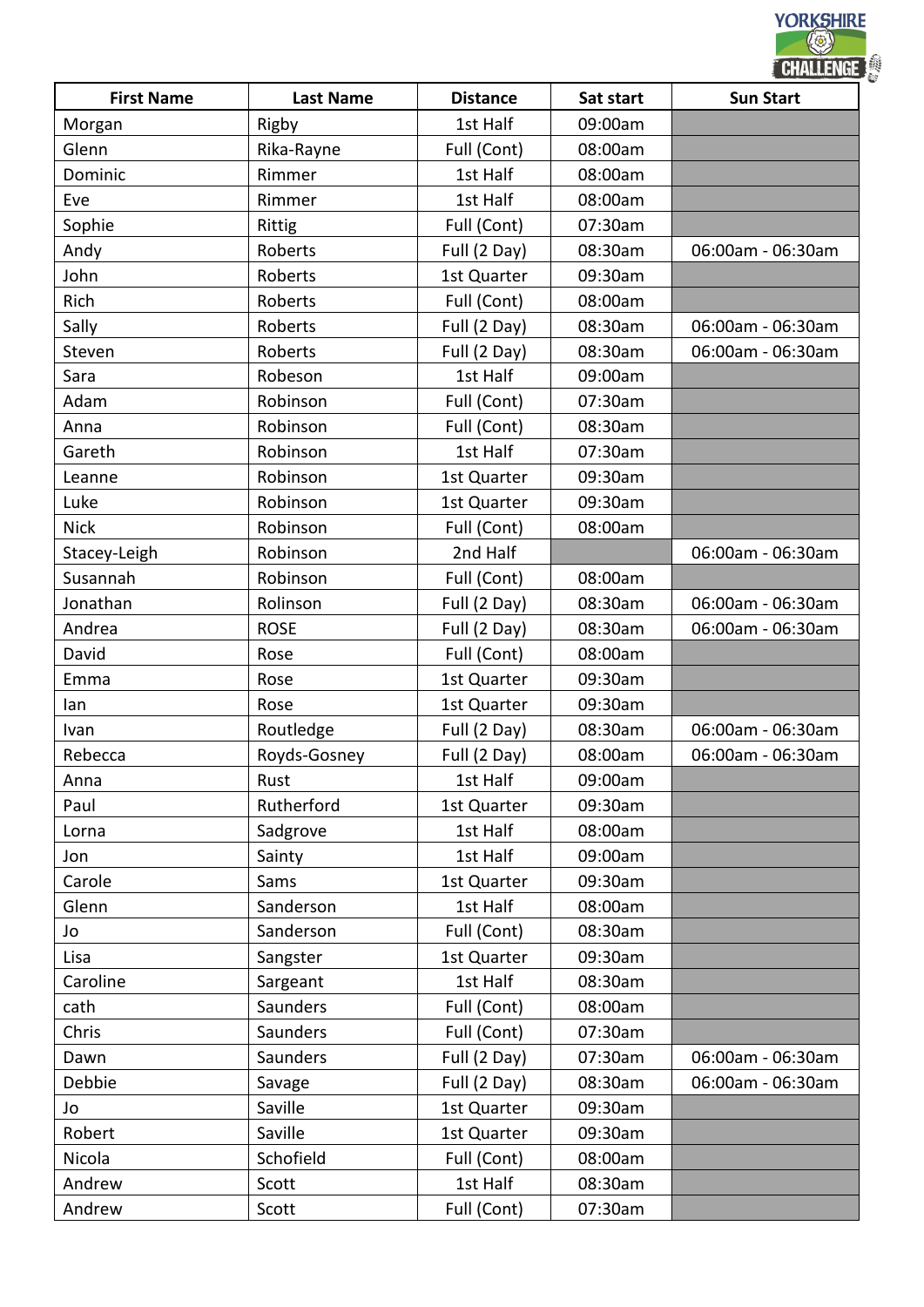|                   |                  |                 |           | <b>CHALLENGE</b>  |
|-------------------|------------------|-----------------|-----------|-------------------|
| <b>First Name</b> | <b>Last Name</b> | <b>Distance</b> | Sat start | <b>Sun Start</b>  |
| Kelli             | Scott            | Full (Cont)     | 07:30am   |                   |
| Maria             | Scott            | 1st Half        | 07:30am   |                   |
| <b>Stuart</b>     | Scott            | Full (Cont)     | 07:30am   |                   |
| william           | scott            | 1st Half        | 08:30am   |                   |
| <b>Nick</b>       | Scrase           | 1st Quarter     | 09:30am   |                   |
| Victoria          | Scrase           | 1st Quarter     | 09:30am   |                   |
| Scott             | Searles          | 1st Half        | 08:00am   |                   |
| <b>DAVID</b>      | <b>SEGAL</b>     | 1st Quarter     | 09:30am   |                   |
| Sue               | Shakespeare      | Full (Cont)     | 07:30am   |                   |
| Neena             | Sharma           | 1st Quarter     | 09:30am   |                   |
| Rekha             | Sharma           | 1st Quarter     | 09:30am   |                   |
| Debbie            | Sharman          | Full (Cont)     | 07:30am   |                   |
| Louise            | Sharp            | Full (Cont)     | 08:00am   |                   |
| Derek             | Shea             | Full (Cont)     | 08:30am   |                   |
| Elizabeth         | Shearer          | Full (2 Day)    | 08:30am   | 06:00am - 06:30am |
| Deepa             | Shenoy           | Full (Cont)     | 08:00am   |                   |
| Michelle Katie    | Shepherd         | Full (Cont)     | 08:30am   |                   |
| Amy               | Shore            | Full (Cont)     | 07:30am   |                   |
| Sarah             | Shore            | Full (2 Day)    | 07:30am   | 06:00am - 06:30am |
| Robin             | Short            | 1st Half        | 08:00am   |                   |
| Monika            | Simonaityte      | 1st Half        | 08:00am   |                   |
| <b>Brian</b>      | Simpson          | Full (Cont)     | 07:30am   |                   |
| David             | Simpson          | Full (Cont)     | 08:00am   |                   |
| Gemma             | Simpson          | Full (2 Day)    | 08:30am   | 06:00am - 06:30am |
| Nicky             | Simpson          | Full (Cont)     | 07:30am   |                   |
| Alexandra         | <b>Skewis</b>    | 1st Half        | 09:00am   |                   |
| Jonathan          | Sly              | Full (Cont)     | 08:30am   |                   |
| Angela            | Smart            | Full (Cont)     | 07:30am   |                   |
| Hannah            | Smethurst        | 1st Half        | 07:30am   |                   |
| Jackie            | Smith            | 1st Quarter     | 09:30am   |                   |
| Jessica           | Smith            | 1st Quarter     | 09:30am   |                   |
| Lauren            | Smith            | 2nd Half        |           | 06:00am - 06:30am |
| Mark              | Smith            | Full (Cont)     | 07:30am   |                   |
| Martyn            | Smith            | 2nd Half        |           | 06:00am - 06:30am |
| Nathan            | Smith            | Full (Cont)     | 08:30am   |                   |
| Sarah             | Smith            | Full (Cont)     | 08:00am   |                   |
| Sian              | Smith            | Full (Cont)     | 08:30am   |                   |
| Zoe               | Smith            | Full (2 Day)    | 09:00am   | 06:00am - 06:30am |
| <b>JAN</b>        | SMOLAGA          | 1st Half        | 08:30am   |                   |
| Jan               | Smolaga          | 1st Quarter     | 09:30am   |                   |
| JAN               | SMOLAGA          | 1st Quarter     | 09:30am   |                   |
| Michael           | Snowden          | Full (Cont)     | 08:00am   |                   |
| Chris             | Soan             | Full (Cont)     | 07:30am   |                   |
| Paula             | Solomon          | 1st Half        | 09:00am   |                   |
|                   |                  |                 |           |                   |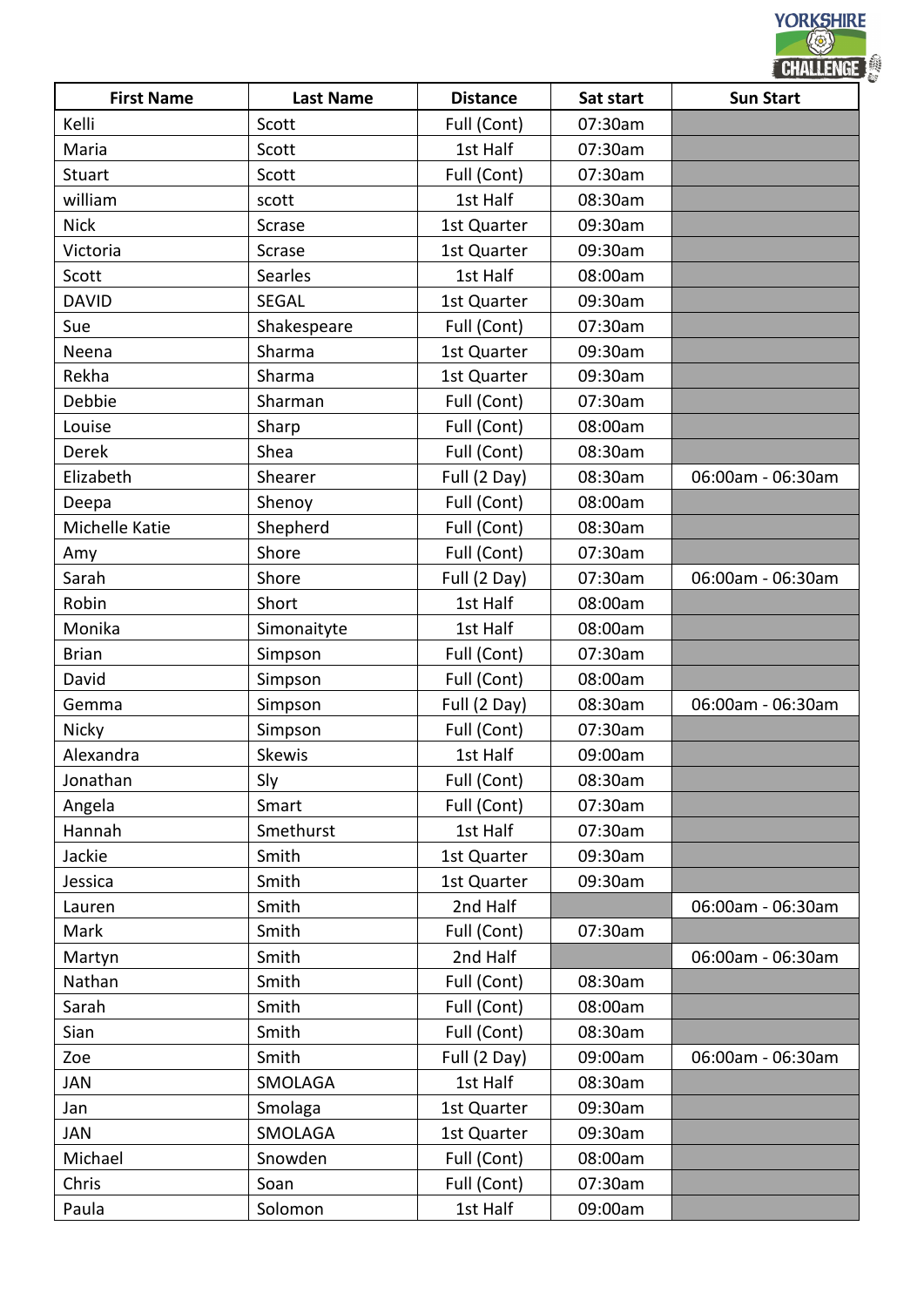|                   |                  |                 |           | <b>CHALLENGE</b>  |  |
|-------------------|------------------|-----------------|-----------|-------------------|--|
| <b>First Name</b> | <b>Last Name</b> | <b>Distance</b> | Sat start | <b>Sun Start</b>  |  |
| Harjit            | Soray            | 1st Quarter     | 09:30am   |                   |  |
| Cressida          | Soygazi          | 10km            | 11:00am   |                   |  |
| Andrew            | Spain            | Full (2 Day)    | 09:00am   | 06:00am - 06:30am |  |
| Gary              | Spain            | Full (2 Day)    | 08:00am   | 06:00am - 06:30am |  |
| Keith             | Spalding         | 1st Half        | 09:00am   |                   |  |
| Yvonne            | <b>Sparks</b>    | 1st Quarter     | 09:30am   |                   |  |
| Ruth              | Speakman         | 1st Quarter     | 09:30am   |                   |  |
| Benjamin          | <b>Speirs</b>    | Full (Cont)     | 08:30am   |                   |  |
| ian               | Spencer          | Full (Cont)     | 07:30am   |                   |  |
| Michelle          | Spencer          | Full (Cont)     | 08:30am   |                   |  |
| Joe               | Spiers           | Full (2 Day)    | 08:30am   | 06:00am - 06:30am |  |
| Erik              | Spiro            | Full (2 Day)    | 08:30am   | 06:00am - 06:30am |  |
| Vickie            | Stacey           | Full (2 Day)    | 08:30am   | 06:00am - 06:30am |  |
| Jo                | Stain            | Full (Cont)     | 08:00am   |                   |  |
| <b>Steve</b>      | Stamper          | 1st Half        | 09:00am   |                   |  |
| Kimberley         | Steadman         | 1st Half        | 08:30am   |                   |  |
| Pippa             | Steffell         | 1st Half        | 08:00am   |                   |  |
| Jenny             | <b>Stevens</b>   | 1st Quarter     | 09:30am   |                   |  |
| Lee               | Stewart          | 2nd Half        |           | 06:00am - 06:30am |  |
| Rachel            | Stockdill        | Full (Cont)     | 07:30am   |                   |  |
| Al                | Stockdill-Mander | Full (Cont)     | 07:30am   |                   |  |
| Vicky             | Stonehouse       | 1st Quarter     | 09:30am   |                   |  |
| <b>Barbara</b>    | Storey           | 1st Half        | 09:00am   |                   |  |
| Jon               | Stowe            | 1st Quarter     | 09:30am   |                   |  |
| Gemma             | Strawford        | Full (2 Day)    | 08:30am   | 06:00am - 06:30am |  |
| Mark              | Sudworth         | 1st Half        | 08:30am   |                   |  |
| Kathryn           | Sullivan         | Full (Cont)     | 07:30am   |                   |  |
| Carolyn           | Sutcliffe        | Full (Cont)     | 08:30am   |                   |  |
| Leilee            | Sutton           | 1st Quarter     | 09:30am   |                   |  |
| <b>Steve</b>      | Sutton           | 1st Quarter     | 09:30am   |                   |  |
| Mark              | Swann            | Full (2 Day)    | 08:30am   | 06:00am - 06:30am |  |
| Dave              | Swis             | Full (2 Day)    | 08:30am   | 06:00am - 06:30am |  |
| Marcus            | Syson            | 1st Half        | 07:30am   |                   |  |
| Ben               | Talbot           | Full (Cont)     | 08:30am   |                   |  |
| Jane              | Talbot           | 10km            | 11:00am   |                   |  |
| Sally             | Talbot           | 1st Quarter     | 09:30am   |                   |  |
| simon             | talbot           | 1st Half        | 09:00am   |                   |  |
| Jasper            | Tambini          | Full (Cont)     | 07:30am   |                   |  |
| Abigail           | Taylor           | Full (2 Day)    | 08:00am   | 06:00am - 06:30am |  |
| Amy               | Taylor           | 1st Half        | 08:30am   |                   |  |
| Diane             | Taylor           | 1st Quarter     | 09:30am   |                   |  |
| <b>HOPE</b>       | <b>TAYLOR</b>    | Full (2 Day)    | 08:00am   | 06:00am - 06:30am |  |
| Jamie             | Taylor           | Full (Cont)     | 08:30am   |                   |  |
|                   |                  | 1st Half        | 09:00am   |                   |  |
| Paul              | Taylor           |                 |           |                   |  |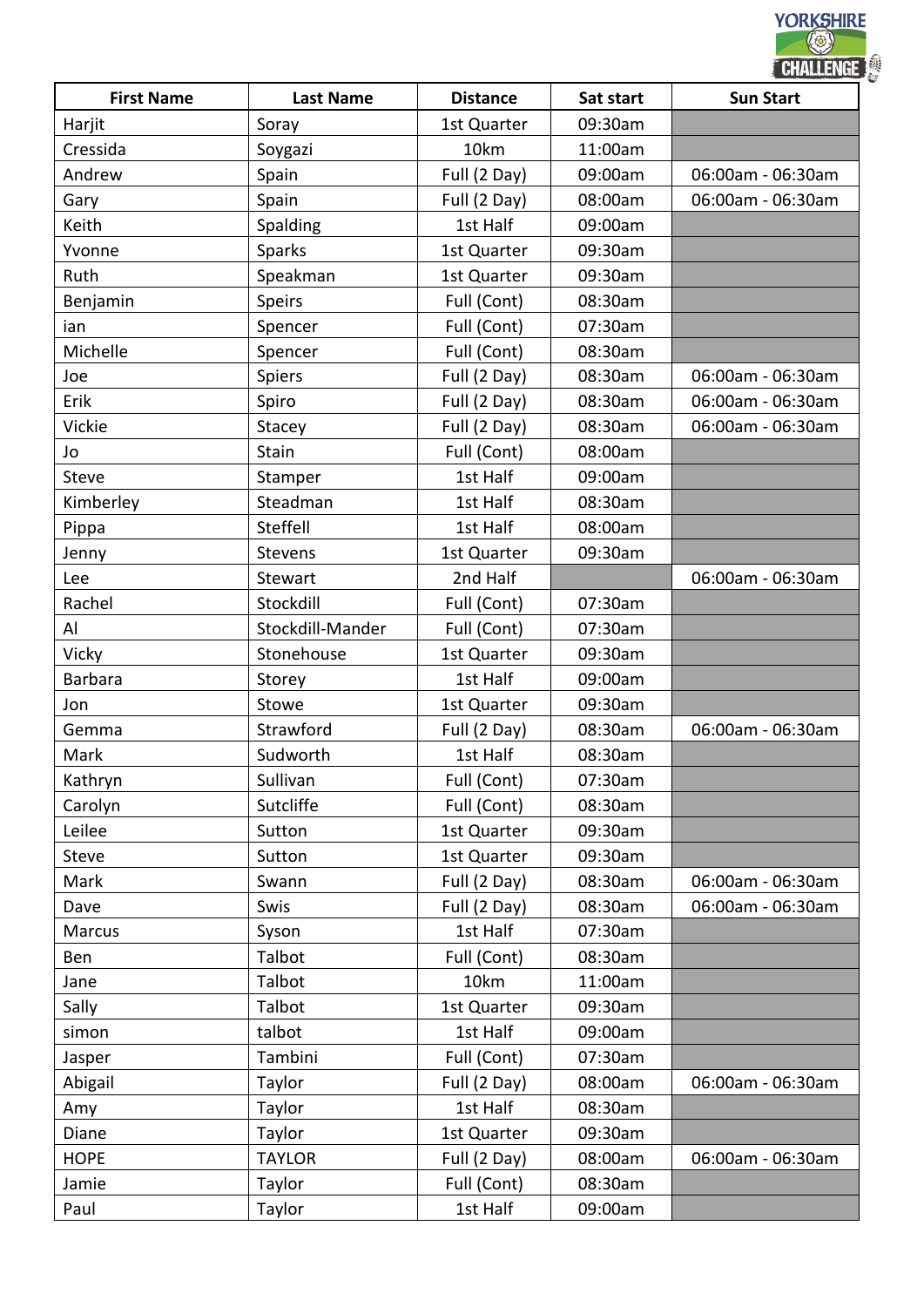|                   |                  |                 |           | CHALLENGE         |  |
|-------------------|------------------|-----------------|-----------|-------------------|--|
| <b>First Name</b> | <b>Last Name</b> | <b>Distance</b> | Sat start | <b>Sun Start</b>  |  |
| Anne              | Teasdale         | Full (Cont)     | 08:30am   |                   |  |
| Patrick           | Teeling          | Full (Cont)     | 08:30am   |                   |  |
| Simon             | Tester           | Full (Cont)     | 08:00am   |                   |  |
| Jackie            | Thomas           | 1st Quarter     | 09:30am   |                   |  |
| Marc              | Thomas           | Full (Cont)     | 07:30am   |                   |  |
| Becci             | Thompson         | Full (Cont)     | 09:00am   |                   |  |
| chris             | thompson         | Full (Cont)     | 09:00am   |                   |  |
| Deborah           | Thompson         | Full (Cont)     | 07:30am   |                   |  |
| Neil              | Thorley          | 1st Half        | 09:00am   |                   |  |
| Alice             | Thorne           | 2nd Half        |           | 06:00am - 06:30am |  |
| Joanne            | Thorpe           | Full (Cont)     | 08:00am   |                   |  |
| Adam              | Thurgood         | 1st Half        | 09:00am   |                   |  |
| David             | Tickle           | 1st Half        | 09:00am   |                   |  |
| Mike              | Tickle           | 1st Half        | 09:00am   |                   |  |
| Matt              | Tidy             | Full (Cont)     | 07:30am   |                   |  |
| Natalie           | Tidy             | 1st Quarter     | 09:30am   |                   |  |
| Angela            | Timothy          | 1st Quarter     | 09:30am   |                   |  |
| Rob               | <b>Tipper</b>    | Full (Cont)     | 07:30am   |                   |  |
| Benjamin          | <b>Tipping</b>   | 1st Half        | 09:00am   |                   |  |
| Oliver            | <b>Tipping</b>   | 1st Half        | 09:00am   |                   |  |
| Hannah            | Tippler          | 1st Quarter     | 09:30am   |                   |  |
| Claire            | <b>Tomes</b>     | 1st Half        | 09:00am   |                   |  |
| Christina         | Topping          | Full (2 Day)    | 07:30am   | 06:00am - 06:30am |  |
| Kyle              | <b>Trapp</b>     | Full (Cont)     | 08:30am   |                   |  |
| James             | Treanor          | 1st Half        | 08:00am   |                   |  |
| Daniel            | Trotman          | 1st Half        | 08:00am   |                   |  |
| STephanie         | <b>Tuck</b>      | 1st Quarter     | 09:30am   |                   |  |
| Alison            | Tuckwell         | 1st Half        | 08:30am   |                   |  |
| Matthew           | Tunnacliffe      | 1st Half        | 09:00am   |                   |  |
| helen             | Turner           | 1st Half        | 08:30am   |                   |  |
| Lauren            | Turner           | 1st Half        | 07:30am   |                   |  |
| Paul              | Turner           | 1st Quarter     | 09:30am   |                   |  |
| Sally             | Turner           | Full (Cont)     | 08:00am   |                   |  |
| Zoë               | Turner           | Full (Cont)     | 08:00am   |                   |  |
| Stephen           | Turnock          | Full (2 Day)    | 08:30am   | 06:00am - 06:30am |  |
| Nigel             | Turton           | 2nd Half        |           | 06:00am - 06:30am |  |
| Anne              | Twomey           | 1st Half        | 08:30am   |                   |  |
| Penny             | Uglow            | Full (Cont)     | 07:30am   |                   |  |
| Dave              | Underwood        | Full (2 Day)    | 07:30am   | 06:00am - 06:30am |  |
| Ramona            | Usher            | 1st Half        | 07:30am   |                   |  |
| Rebecca           | Vandyke          | Full (2 Day)    | 08:00am   | 06:00am - 06:30am |  |
| Jamie             | Vercelli         | 1st Half        | 08:00am   |                   |  |
|                   |                  |                 |           |                   |  |
| Lisa              | Vercelli         | Full (2 Day)    | 08:00am   | 06:00am - 06:30am |  |
| Phil              | <b>Vickers</b>   | 1st Half        | 09:00am   |                   |  |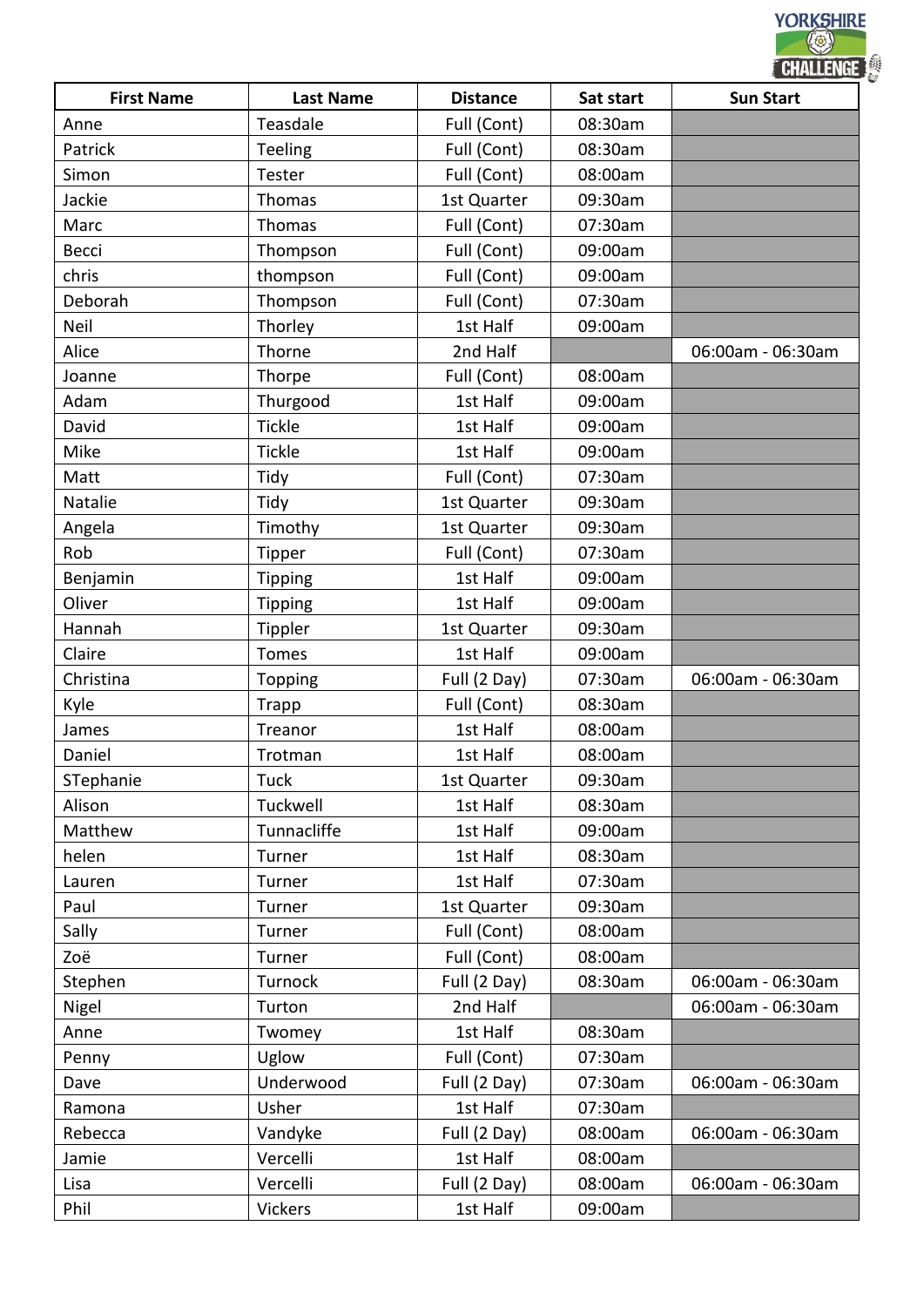|                   |                   |                 |           | <b>CHALLENGE</b>  |  |
|-------------------|-------------------|-----------------|-----------|-------------------|--|
| <b>First Name</b> | <b>Last Name</b>  | <b>Distance</b> | Sat start | <b>Sun Start</b>  |  |
| Raquel            | Villanueva-Dillon | Full (2 Day)    | 08:00am   | 06:00am - 06:30am |  |
| <b>Becky</b>      | Voss              | 2nd Half        |           | 06:00am - 06:30am |  |
| Lucy              | Wadsley           | 1st Quarter     | 09:30am   |                   |  |
| Richard           | Wainwright        | 1st Half        | 09:00am   |                   |  |
| Leanne            | Waite             | Full (2 Day)    | 08:30am   | 06:00am - 06:30am |  |
| Megan             | Waite             | 2nd Half        |           | 06:00am - 06:30am |  |
| jamie-louise      | walby             | Full (2 Day)    | 08:30am   | 06:00am - 06:30am |  |
| Lewis             | Walby             | Full (2 Day)    | 08:30am   | 06:00am - 06:30am |  |
| Donna             | Walker            | Full (2 Day)    | 08:00am   | 06:00am - 06:30am |  |
| Gary              | Walker            | 2nd Half        |           | 06:00am - 06:30am |  |
| Lucy              | Walker            | Full (2 Day)    | 08:00am   | 06:00am - 06:30am |  |
| Sarah             | Walker            | 1st Half        | 09:00am   |                   |  |
| Clare             | Wallis            | Full (Cont)     | 07:30am   |                   |  |
| Ruth              | Walters           | Full (Cont)     | 08:00am   |                   |  |
| Christine         | Walton            | 1st Half        | 09:00am   |                   |  |
| Carl              | Ward              | 1st Half        | 09:00am   |                   |  |
| Lisa              | Wardell           | 1st Quarter     | 09:30am   |                   |  |
| Natalie           | Warman            | Full (2 Day)    | 07:30am   | 06:00am - 06:30am |  |
| Paul              | Waterhouse        | Full (Cont)     | 08:30am   |                   |  |
| Kelly             | Watkin            | Full (Cont)     | 08:30am   |                   |  |
| Belinda           | Watson            | Full (2 Day)    | 08:30am   | 06:00am - 06:30am |  |
| Emma              | Watson            | 1st Quarter     | 09:30am   |                   |  |
| Jude              | Watson            | 10km            | 11:00am   |                   |  |
| Louise            | Watson            | Full (Cont)     | 08:00am   |                   |  |
| Mark              | Watson            | Full (Cont)     | 07:30am   |                   |  |
| Michael           | Watson            | Full (Cont)     | 08:30am   |                   |  |
| Rosine            | Watson            | 2nd Half        |           | Joining Full      |  |
| Stephanie         | Watson            | 1st Half        | 09:00am   |                   |  |
| <b>Stuart</b>     | Watson            | Full (2 Day)    | 08:30am   | 06:00am - 06:30am |  |
| Greg              | Watts             | 1st Quarter     | 09:30am   |                   |  |
| Philip            | Wearing           | 1st Quarter     | 09:30am   |                   |  |
| Bob               | Webb              | 1st Half        | 09:00am   |                   |  |
| John              | Webb              | Full (Cont)     | 09:00am   |                   |  |
| Lucinda           | Webster           | 1st Half        | 09:00am   |                   |  |
| <b>Tricia</b>     | Weighell          | 1st Half        | 07:30am   |                   |  |
| <b>Bekki</b>      | Weightman         | Full (2 Day)    | 07:30am   | 06:00am - 06:30am |  |
| David             | Weinbren          | 1st Half        | 08:30am   |                   |  |
| Elaine            | Weinbren          | 1st Half        | 08:30am   |                   |  |
| Justin            | Wescott           | Full (Cont)     | 08:00am   |                   |  |
| Jacqueline        | West              | 1st Half        | 08:30am   |                   |  |
| Charles           | Weston            | Full (Cont)     | 08:00am   |                   |  |
| Andrea            | Weyand            | Full (2 Day)    | 08:30am   | 06:00am - 06:30am |  |
| Emily             | Wheeler           | 1st Half        | 08:30am   |                   |  |
| Kris              | Whitby            | 1st Half        | 08:00am   |                   |  |
|                   |                   |                 |           |                   |  |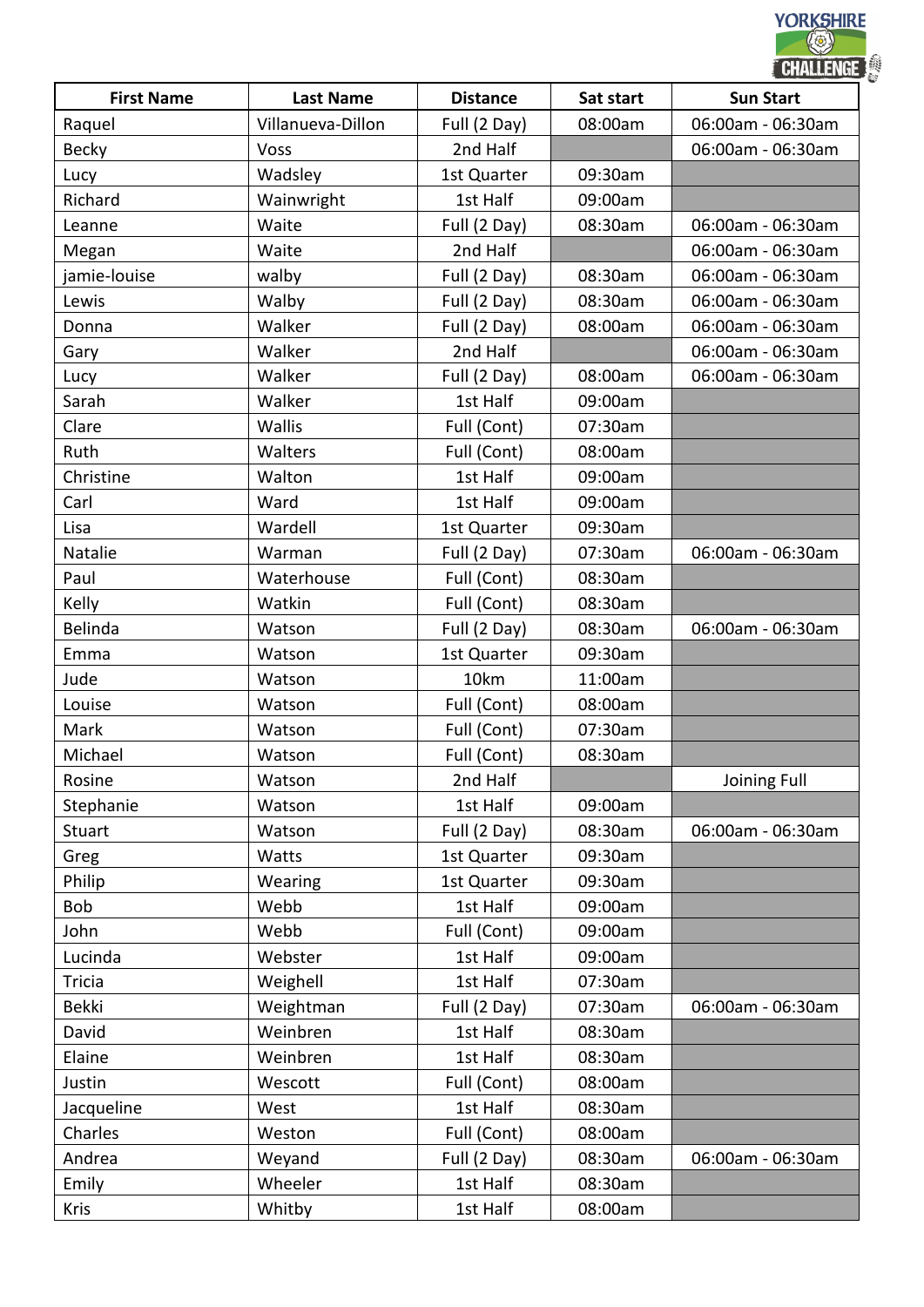| <b>First Name</b> | <b>Last Name</b> | <b>Distance</b> | Sat start | CHALLENGE<br><b>Sun Start</b> |
|-------------------|------------------|-----------------|-----------|-------------------------------|
| <b>Nicholas</b>   | Whitby           | 1st Half        | 08:00am   |                               |
| Alexandra         | White            | Full (Cont)     | 08:00am   |                               |
| lan               | Whitehead        | 1st Half        | 09:00am   |                               |
| kate              | whitehead        | 1st Half        | 07:30am   |                               |
| Lamia             | Whitehouse       | 1st Quarter     | 09:30am   |                               |
| corrina           | Whiteman         | 1st Quarter     | 09:30am   |                               |
| Richard           | Whiteside        | Full (Cont)     | 08:00am   |                               |
| Scott             | Whiteside        |                 | 08:00am   |                               |
|                   |                  | Full (Cont)     |           |                               |
| Luke              | Whiting          | 1st Quarter     | 09:30am   |                               |
| Sue               | Whiting          | 1st Quarter     | 09:30am   |                               |
| Charlotte         | Whittle          | Full (2 Day)    | 08:30am   | 06:00am - 06:30am             |
| Emma              | Wicks            | Full (2 Day)    | 08:00am   | 06:00am - 06:30am             |
| Sharon            | Wickstead        | Full (Cont)     | 08:00am   |                               |
| Andrew            | Widdup           | Full (Cont)     | 08:30am   |                               |
| Lisa              | Wider            | Full (2 Day)    | 08:30am   | 06:00am - 06:30am             |
| bethany           | wilcox           | Full (Cont)     | 08:30am   |                               |
| Hannah            | Wild             | Full (2 Day)    | 07:30am   | 06:00am - 06:30am             |
| Charlotte         | Wildman          | 1st Half        | 09:00am   |                               |
| Paul              | Wildman          | 1st Half        | 09:00am   |                               |
| Toyah             | Wilkinson        | 1st Quarter     | 09:30am   |                               |
| Alex              | Williams         | 10km            | 11:00am   |                               |
| Caroline          | Williams         | 1st Quarter     | 09:30am   |                               |
| craig             | williams         | Full (Cont)     | 07:30am   |                               |
| David             | Williams         | Full (Cont)     | 09:00am   |                               |
| Jennifer          | Williams         | Full (2 Day)    | 08:30am   | 06:00am - 06:30am             |
| Lydia             | Williams         | Full (Cont)     | 09:00am   |                               |
| Marc              | Williams         | Full (2 Day)    | 08:30am   | 06:00am - 06:30am             |
| nick              | williams         | Full (Cont)     | 09:00am   |                               |
| paul              | williams         | 1st Half        | 09:00am   |                               |
| Rob               | Williams         | Full (Cont)     | 08:00am   |                               |
| Shradha           | <b>Williams</b>  | Full (Cont)     | 09:00am   |                               |
| Thomas            | <b>Williams</b>  | Full (2 Day)    | 08:30am   | 06:00am - 06:30am             |
| Tony              | Williams         | 10km            | 11:00am   |                               |
| Belinda           | Willis           | 1st Half        | 08:00am   |                               |
| lan               | Willis           | Full (Cont)     | 08:00am   |                               |
| Guy               | Wills            | Full (Cont)     | 08:30am   |                               |
| Christopher       | Wilson           | Full (Cont)     | 07:30am   |                               |
| Courtney          | Wilson           | 10km            | 11:00am   |                               |
| elaine            | wilson           | 1st Quarter     | 09:30am   |                               |
| Farah             | Wilson           | 1st Half        | 09:00am   |                               |
| Jenny             | Wilson           | 2nd Half        |           | 06:00am - 06:30am             |
| Madison           | Wilson           | 10km            | 11:00am   |                               |
|                   |                  |                 |           |                               |
| Margaret          | Wilson           | Full (2 Day)    | 08:00am   | 06:00am - 06:30am             |
| Rob               | Wilson           | Full (Cont)     | 09:00am   |                               |